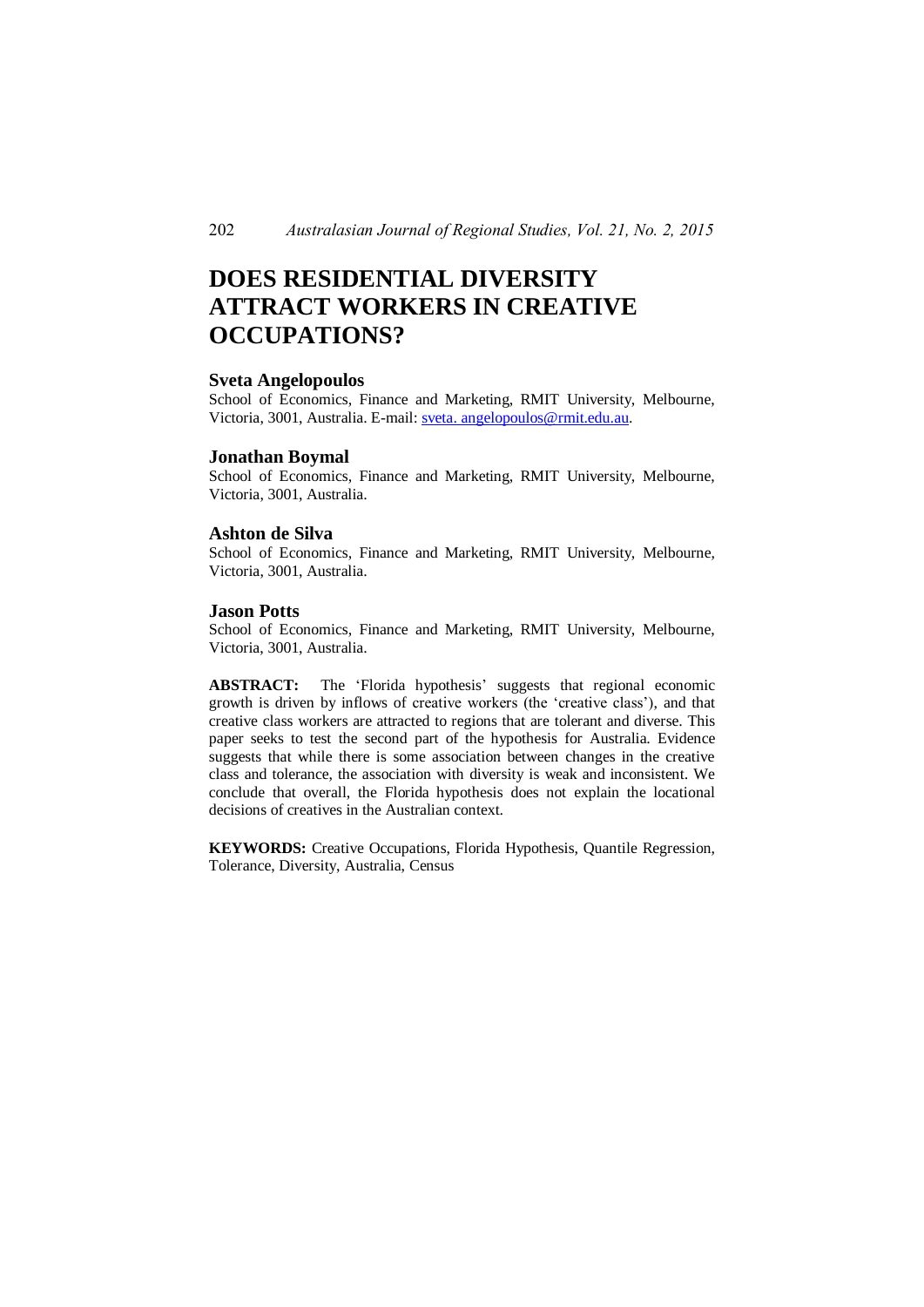#### **1. INTRODUCTION**

 Human capital has long been understood to be a driver of economic growth (Schumpeter, 1942; Jacobs, 1961; 1969; Romer, 1986; Lucas, 1988; Landry and Bianchini, 1995; Glaeser, 1998; Glaeser *et al.*, 1995; Andersson *et al.*, 2011; Florida, 2002; 2012; Currid-Halkett and Stolarick, 2012). In recent times, discussion has centred on the role of the creative class in supporting *regional* innovation, prosperity and renewal, and the features that attract creative class workers to particular regions. The *Florida hypothesis* suggests that creative class workers are attracted to regions that are tolerant and diverse. For local governments, this provides a policy avenue by which economic prosperity can be promoted.

 The effectiveness of this policy avenue depends on creative workers' locational decision. Using Australian census data measured at the statistical local area (SLA) we consider these decisions across time using both traditional and quantile regression approaches.

 Previous assessments of the Florida hypothesis applied to Australia have been sparse and generally narrower in focus. Examples include Berry (2005), who considered the area of Melbourne; and Throsby (2008), who examined the concepts of creativity (focusing particularly on the Bohemian class) and how it pertains to a 'Creative Australia'. Other studies have focused on creatives in different ways. These include, the work undertaken in the development of the 'creative trident' methodology by the ARC Centre of Excellence for Creative Industries and Innovation; Potts (2011), who considered the contribution of creative industries to innovation; and Sorensen (2009; 2011), who extended the scope of industries to include the agricultural sector showing that creativity and innovation are not restricted to urban regions. Recently, Flew (2012) examined the locational decisions of creative industry workers, finding that in Australia, creative workers do not necessarily locate in inner city suburbs, with large numbers preferring outer suburbs. In general these studies failed to detect strong evidence in favour of the Florida hypothesis.

 This paper builds on previous research by including a comprehensive classification of creative workers using detailed occupational information and by measuring the degree of regional diversity and tolerance. We found some evidence (albeit weak) of association between both diversity and tolerance and creatives, although not always in the direction anticipated and not necessarily consistent across regions. Overall however, there was little evidence to support the Florida hypothesis.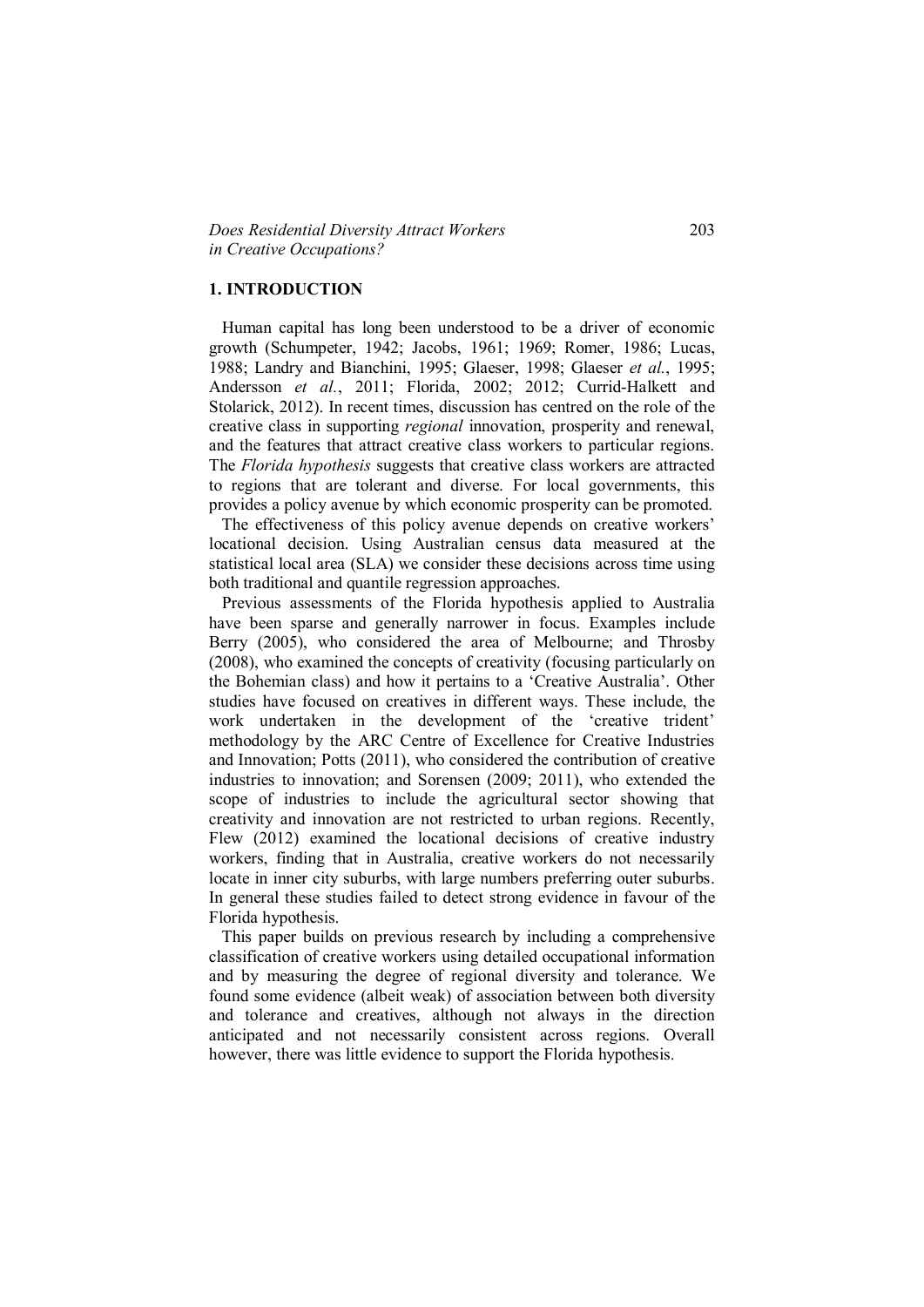In the next section we provide a background of the measures used. This is followed by a brief discussion of the degree of diversity and tolerance across Australia using 2011 Census data. The discussion of the econometric analysis follows. A summary of our main findings is presented in the last section.

#### **2. CALCULATION OF MEASURES**

 For the purposes of this analysis, four principal types of diversity were considered: ancestry, migrant, linguistic, and religious. Tolerance was proxied for by the proportion of residents in a same-sex relationship. In addition to these forms of diversity and tolerance, a set of control factors were included. These include: a population density variable, reflecting the link between highly skilled, creative individuals and city-regions (Jacobs, 1969; Lucas, 1988; Martin and Sunley, 1998; Orlando and Verba, 2005; Duranton and Puga, 2000; Knudsen et al., 2008) and the existing size of the creative class, capturing whether a critical mass factor is present; and education (proportion of the resident population aged 25 and over with a completed degree qualification or higher) and workforce variable (proportion of the resident population that is part of the workforce) controlling for locational decisions being based on socio-economic factors.

 Consistent with previous studies (Mauro, 1995; Easterly and Levine, 1997; Alesina and La Ferrara, 2002) the Herfindahl Index was used to construct the various diversity indices:

$$
Diversity Index = 1 - \sum_{i=1}^{I} \left(\frac{n_i}{N}\right)^2
$$

Where *N* is the total resident population within a region and *n* is the total number of people of a particular group within that region.

 Census data from the years 2001, 2006 and 2011 counting persons place of usual residence measured at the SLA level was used. SLAs were chosen as the most appropriate data spacial unit available at the time of writing. They aggregate to cover the whole of Australia without gaps or overlaps. SLAs are a standard small area spacial unit used in Australian geographical research, including Argent et al. (2010) who focus on rural migration, Taylor et al. (2004); Chin and Harding (2006) and Rahman et al. (2013) focusing on housing, Tanton et al. (2009) and Miranti et al.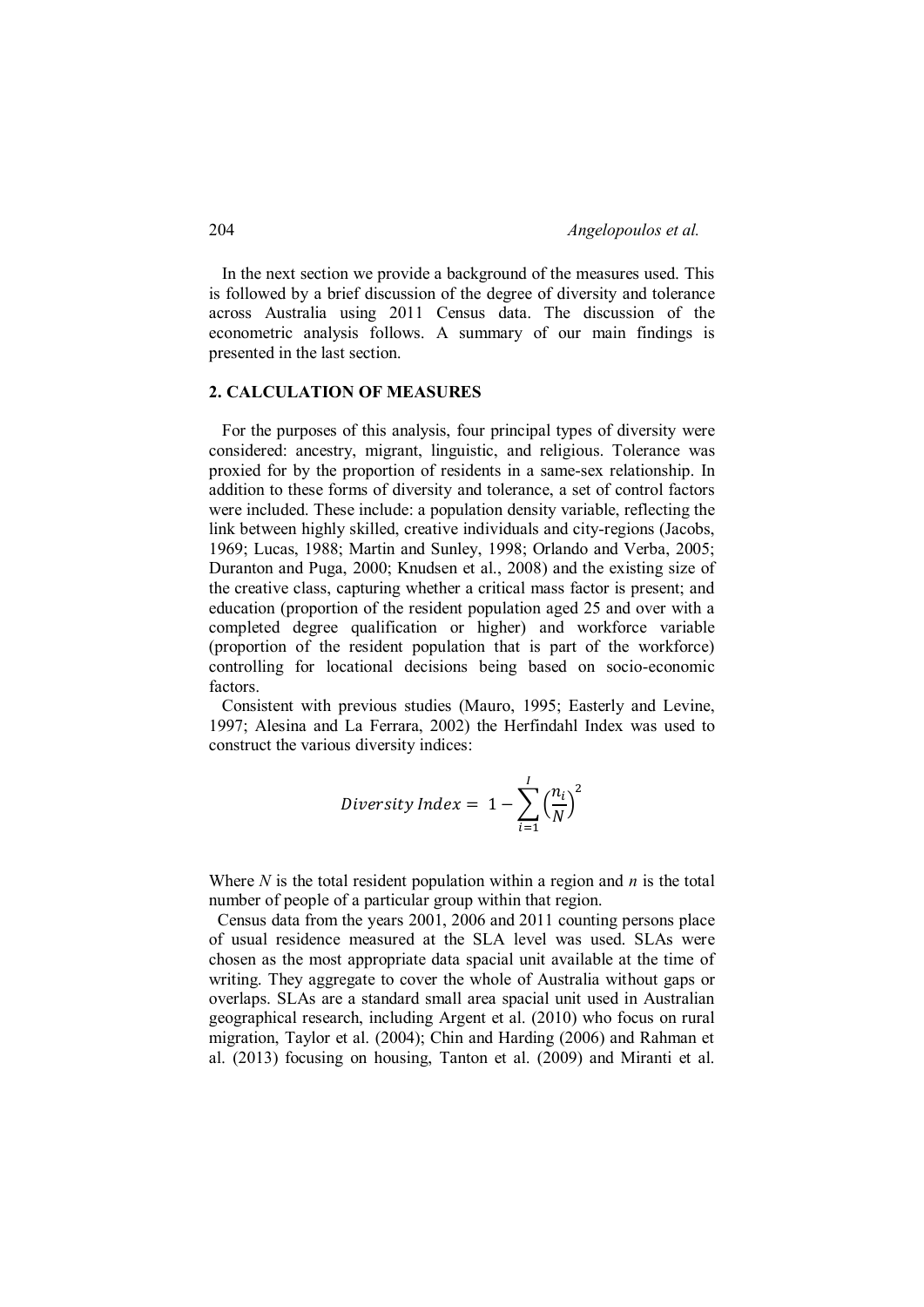## *Does Residential Diversity Attract Workers* 205 *in Creative Occupations?*

(2011) looking at poverty, amongst others. Previous studies have shown that SLAs are 'likely to be socially and economically relevant to their residents' (Turrell *et al.*, 2007 because they are 'based on the boundaries of incorporated bodies of local government where these exist' (ABS, 2011). Generally, SLAs, consist of a 'closely related group of suburbs' (Blakely *et al.*, 2006, p.8), therefore representing an appropriate spatial unit to explore locational decisions. In total, there were 1 389 SLAs, however not all SLAs could be used as major geographical reallocations had occurred as well as some recording zero measures. This resulted in some SLAs being dropped from analysis. Many SLAs where abolished or significantly reduced and areas transferred to other SLAs. Where this occurred, the SLA was omitted from any comparability analysis. For the 2006 to 2011 period this consisted of 18 2011 SLAs not being used while 189 were omitted from the 2001 to 2011 analysis.

 Index construction for ancestry, migrant and linguistic diversity was based on the highest level of detail, referred to as 'four-digit level' data. The ancestry diversity index consisted of 316 categories for respondents' classification of their ethnic background while the migrant diversity index was based on 290 groupings for respondents' place of birth. The linguistic diversity index has 499 language sets spoken at home.

 In contrast to the other diversity measures constructed, the religious diversity index was based on residents' religious affiliation at the 1-digit level. The one-digit level of data was chosen because it provides a better representation of distinct religious groupings than the three- or four-digit levels. Religious affiliation at the one-digit level uses 7 categories - Buddhism, Christianity, Hinduism, Islam, Judaism, Other Religions, and No Religion, while various branches of Christianity dominate religious groupings at the higher digit level.

 To examine the degree of tolerance in Australia, the percentage of residents in a same-sex relationship was considered, following previous studies including Qian (2013). The percentage of same-sex couples was based on self-identification and the census only counted those that consider themselves in a de facto marriage. While the numbers are likely to vastly understate the gay population, they still provide an adequate indicator of tolerance.

 The definition of the creative class employed in this investigation corresponds to McGranahan and Wojan (2007). They recast Florida's creative class using the Occupational Information Network (O\*Net; US Department of Labor), identifying the occupations that 'generally require a high level of creativity'. This reduced the Florida's creative class by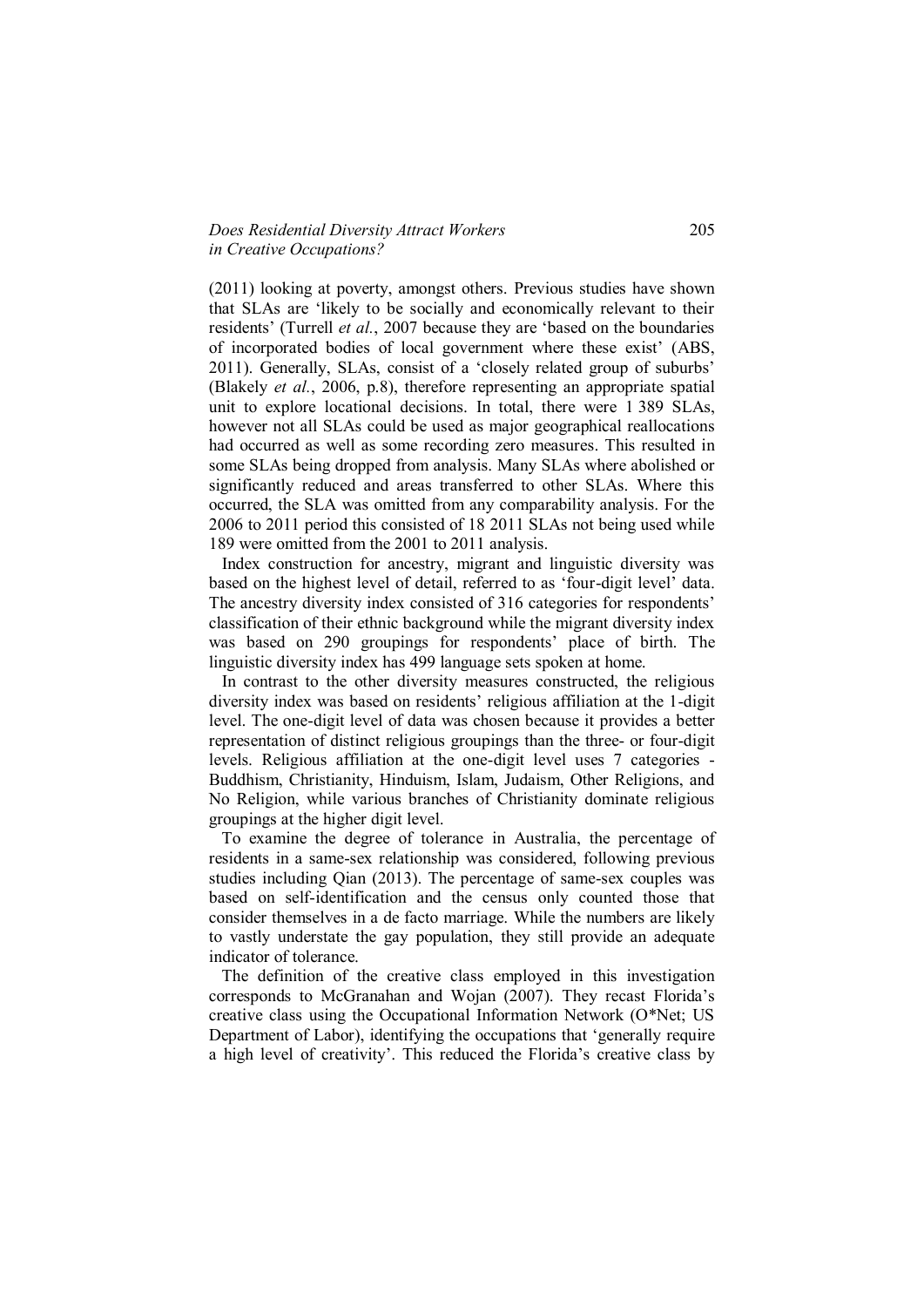omitting occupations that required relatively little creativity and those that were involved in economic reproduction and were generally proportional to the resident population, such as schoolteachers. The occupations identified in this recast creative class were used as a base for generating the Australian creative class by matching them to Australian occupations as classified by the Australian and New Zealand Standard Classification of Occupations (ANZSCO). It excludes from the original Florida measure many occupations with low creativity requirements and those involved primarily in economic reproduction. Creative class occupations included a subset of: management occupations; business and financial operations occupations; architecture and engineering occupations; legal occupations; education training and library occupations; and art design, entertainment, sport and media occupations.

## **3. SPATIAL DISTRIBUTION OF DIVERSITY IN 2011**

 In Table 1 a set of descriptive measures by SLA are presented using the most recent Census data available. The measures are presented at the 25<sup>th</sup> and 75th percentiles, together with the mean and medians. The relative proximities of these four descriptives summarise the typical values and the dispersion as well as the shape of the distributions. These three characteristics provide some valuable insights into the spatial distribution of diversity, tolerance and creativity across Australia. In addition, a ratio descriptive is calculated. The ratio descriptive is the 75th percentile divided by the 25th percentile, which provides the means of comparing the relative dispersion of the variables.

 According to the means and medians approximately one quarter of the workforce in each SLA belonged to the creative class. In columns two and five the  $25<sup>th</sup>$  and  $75<sup>th</sup>$  percentile measures are presented and suggest that one quarter of SLAs in Australia had a creative class component of less than 16 per cent. Interestingly, only 25 per cent of SLAs had a creative class of greater than 31 per cent. The ratio statistic of 1.98 indicates that the top 25 per cent of SLAs ranked according to the percentage of individuals belonging to the creative class had at least double the proportion of creatives when compared to the lowest ranked SLAs. This indicates that there were vast differences in the creative class across SLAs and hints there may be some clustering occurring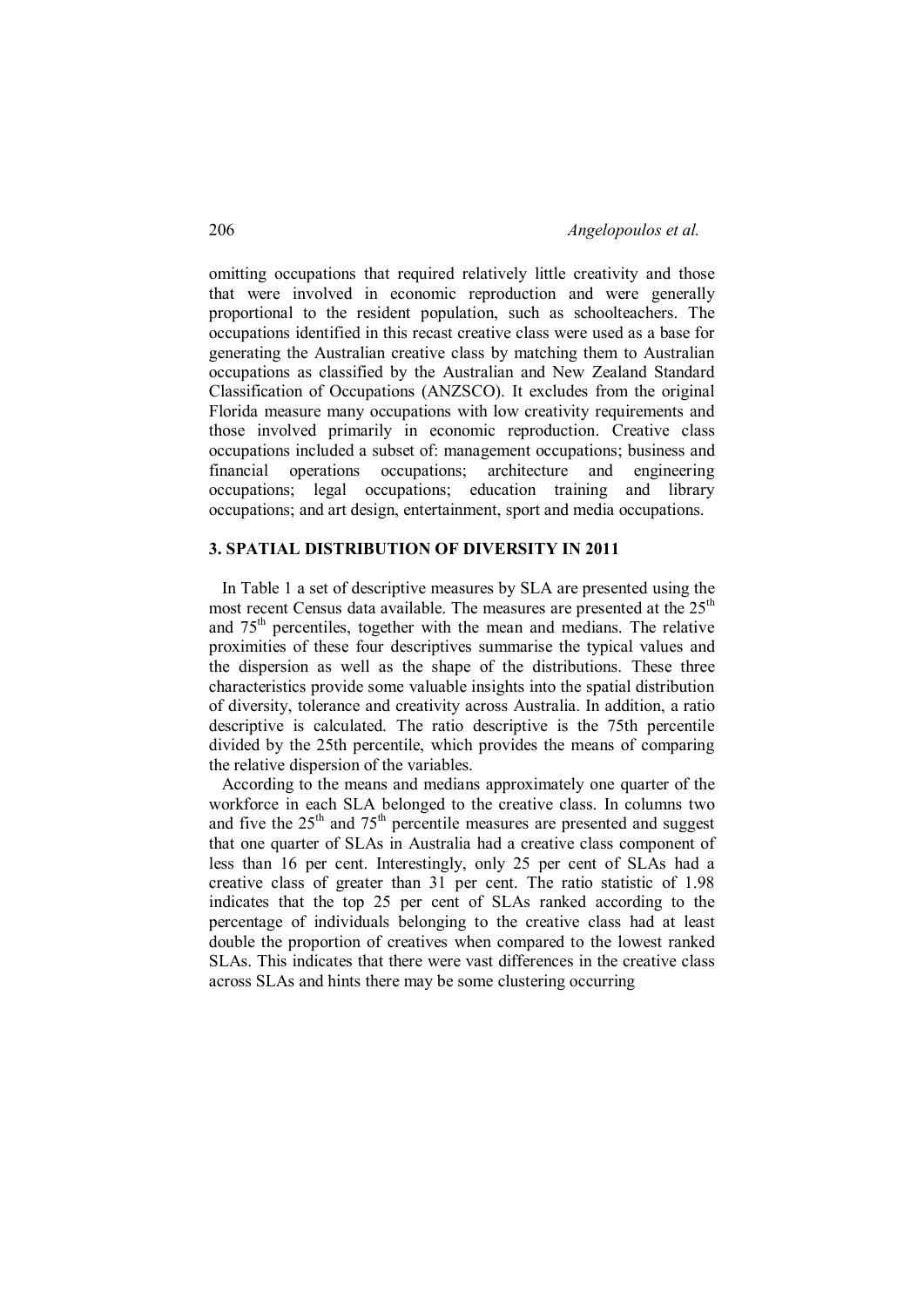## *Does Residential Diversity Attract Workers* 207 *in Creative Occupations?*

**Table 1.** Summary Statistics for the Distribution of the Creative Class, Measures of Diversity and Control Variables for Australia.

|                            | 25th Percentile | Median | Mean   | <b>75th Percentile</b> | Ratio  |
|----------------------------|-----------------|--------|--------|------------------------|--------|
| Creative Class (%)         | 15.98           | 21.79  | 24.34  | 31.61                  | 1.98   |
| <b>Ancestry Diversity</b>  | 0.74            | 0.78   | 0.78   | 0.83                   | 1.12   |
| <b>Migrant Diversity</b>   | 0.18            | 0.31   | 0.33   | 0.45                   | 2.57   |
| Linguistic Diversity       | 0.06            | 0.14   | 0.21   | 0.31                   | 5.25   |
| <b>Religious Diversity</b> | 0.38            | 0.44   | 0.43   | 0.50                   | 1.29   |
| Tolerance (%)              | 0.09            | 0.18   | 0.26   | 0.31                   | 3.48   |
| Popn Density               | 2.38            | 172.27 | 794.64 | 1419.65                | 595.25 |
| Foreign-Born (%)           | 8.94            | 16.51  | 18.17  | 25.05                  | 2.80   |
| Foreign-Born Parent(s) (%) | 20.09           | 33.20  | 33.27  | 44.21                  | 2.20   |
| Education (%)              | 9.78            | 14.61  | 20.29  | 27.09                  | 2.77   |
| Workforce (%)              | 41.49           | 45.56  | 44.97  | 49.58                  | 1.20   |

Note: Creative class (%) is based on the McGranahan and Wojan (2007) identification, measured as a percentage of the workforce, with the workforce consisting of all residents identified as part of the total Florida creative class, service class, working class and agricultural class. Tolerance is measured as the percentage of residents in a same-sex relationship; Population Density is the resident population per km<sup>2</sup>; Foreign-Born and Foreign-Born Parent(s) are measured as a percentage of the resident population; Education is the percentage of residents aged 25 and over with a bachelor degree qualification or higher; Workforce refers to the percentage of residents in the workforce. Source: Author's calculations using ABS data.

 Ancestry diversity was consistently high for most Australian SLAs compared with the other diversity indices in the study, with over 95 per cent of SLAs falling within the 0.65 to 0.95-index range. Ancestry diversity was only 1.12 times greater in the most diverse SLAs compared with the least diverse SLAs. On average, Australian residents' ancestry diversity was high with mean index values of 0.778. Even the least diverse SLAs in Australia were relatively heterogeneous with an average ancestry diversity of 0.744. Only 5.4 per cent of SLAs had an ancestry diversity index below 0.7, suggesting that there was relatively little variability between most SLAs in regard to their high ancestry diversity.

 In contrast, there was substantially more variability in migrant and linguistic diversity between regions. Some Australian SLAs consisted of only Australian-born residents, while in others, over 50 per cent of residents were foreign-born. Likewise, there were regions with only English-speaking households and other SLAs in which over 50 per cent of residents did not speak English at home. On average, however, migrant and linguistic diversity in Australian SLAs was low (0.330 and 0.211 respectively) with most households speaking English at home and the majority of residents born in Australia. Migrant diversity was 2.6 times larger and linguistic diversity was 5.2 times larger in the most diverse SLAs relatively to the least diverse SLAs.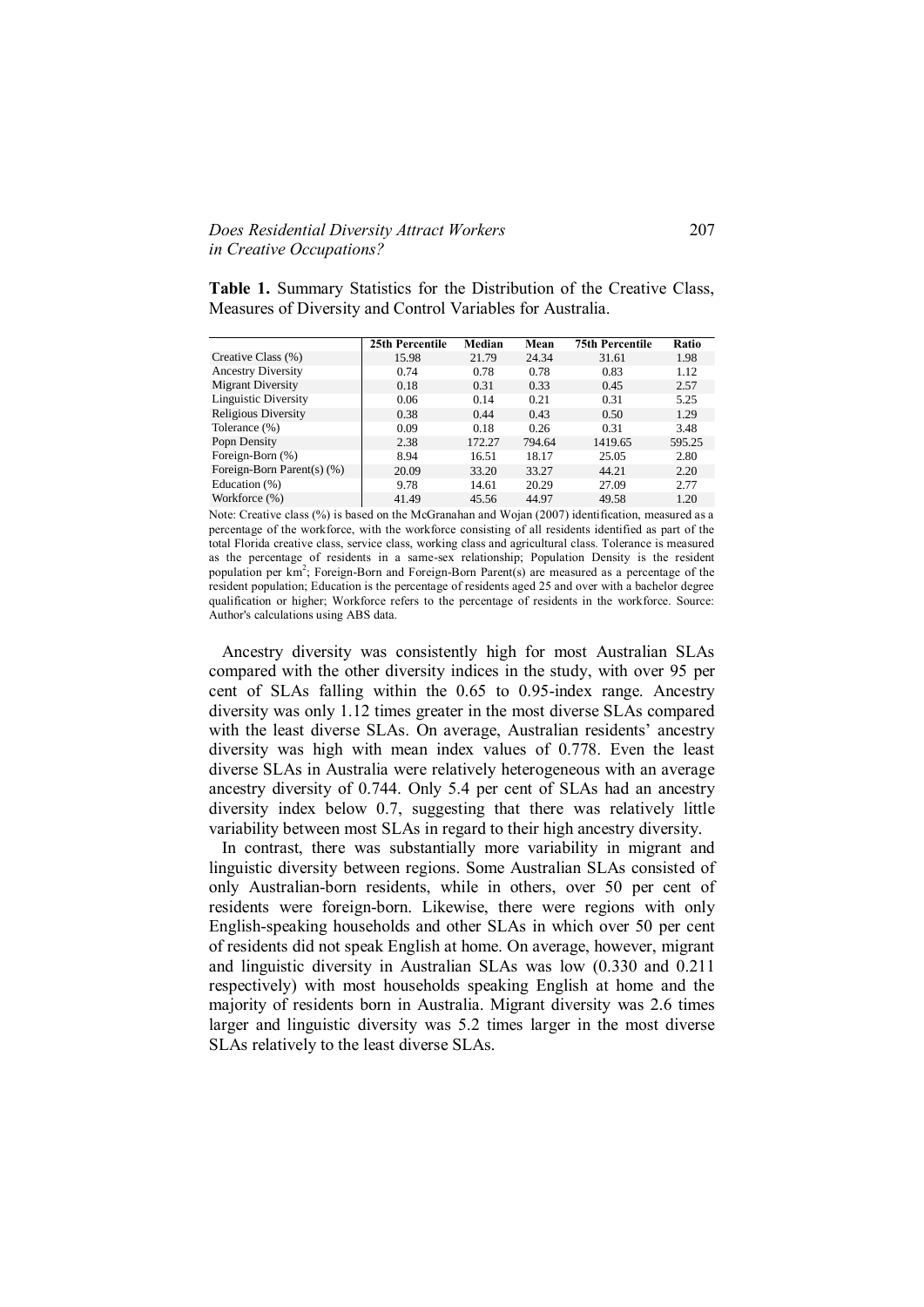Religious diversity was relatively constant for Australian SLAs with a ratio of 1.3 and ranges from a low of zero, indicating that everyone in the SLAs has reported the same religious affiliation, to a high of 0.746. The average religious diversity amongst Australian SLAs was 0.435, rising to an average of 0.552 for the most religiously diverse SLAs.

 Reported same-sex couples ranged from zero to five per cent of residents, with 17 per cent of SLAs recording no residents that identify themselves as being in a same-sex de facto marriage relationship. The proportion of same-sex couples was 3.5 times greater in the most '*tolerant'* SLAs relative to the least '*tolerant'*.

The descriptives of the control variables indicate that population density varied considerably as did the proportion of residents with degree and higher qualifications. Population density ranged from 0.001 people per square kilometre to 8 166 people per square kilometre. The average was 795 people per square kilometre but this is exacerbated by the outliers as evident from a median of only 172 and a ratio of 595.245 (Table 1)

 In addition to the summaries above, the association between these variables has been assessed using Pearson and Spearman correlations (see appendix). The general conclusion is that the relationship between creativity and both diversity and tolerance differed in strength and direction of (linear) association. In the next section this relationship is tested more thoroughly using regression techniques.

## **4. ECONOMETRIC ANALYSIS**

 In this section the results of two sets of econometric analysis are presented. The first test considers whether creatives have been drawn to areas of relatively more diversity and tolerance over a five-year period. The second test replicates the approach for a ten-year period. In each case two types of regression were employed, the standard linear regression approach and the Quantile Regression Technique (Koenker, 2005).

 It has been noted that Australia has one of the most residentially mobile populations of any country (Hugo and Harris, 2011, p.3) with 43 per cent of households moving at least once every five years (Long, 1991). Consistent with this observation a relatively more recent study (ABS, 2009) indicates that 43 per cent of people aged 15 years and over had been living in their current residence for less than 5 years and 19.4 per cent for 5 to 9 years.

 Accordingly, population mobility studies are often based on one or five-year intervals (Long, 1991; Bell, 1992; 1995), as are reports commissioned by government bodies (for example, Hugo and Harris,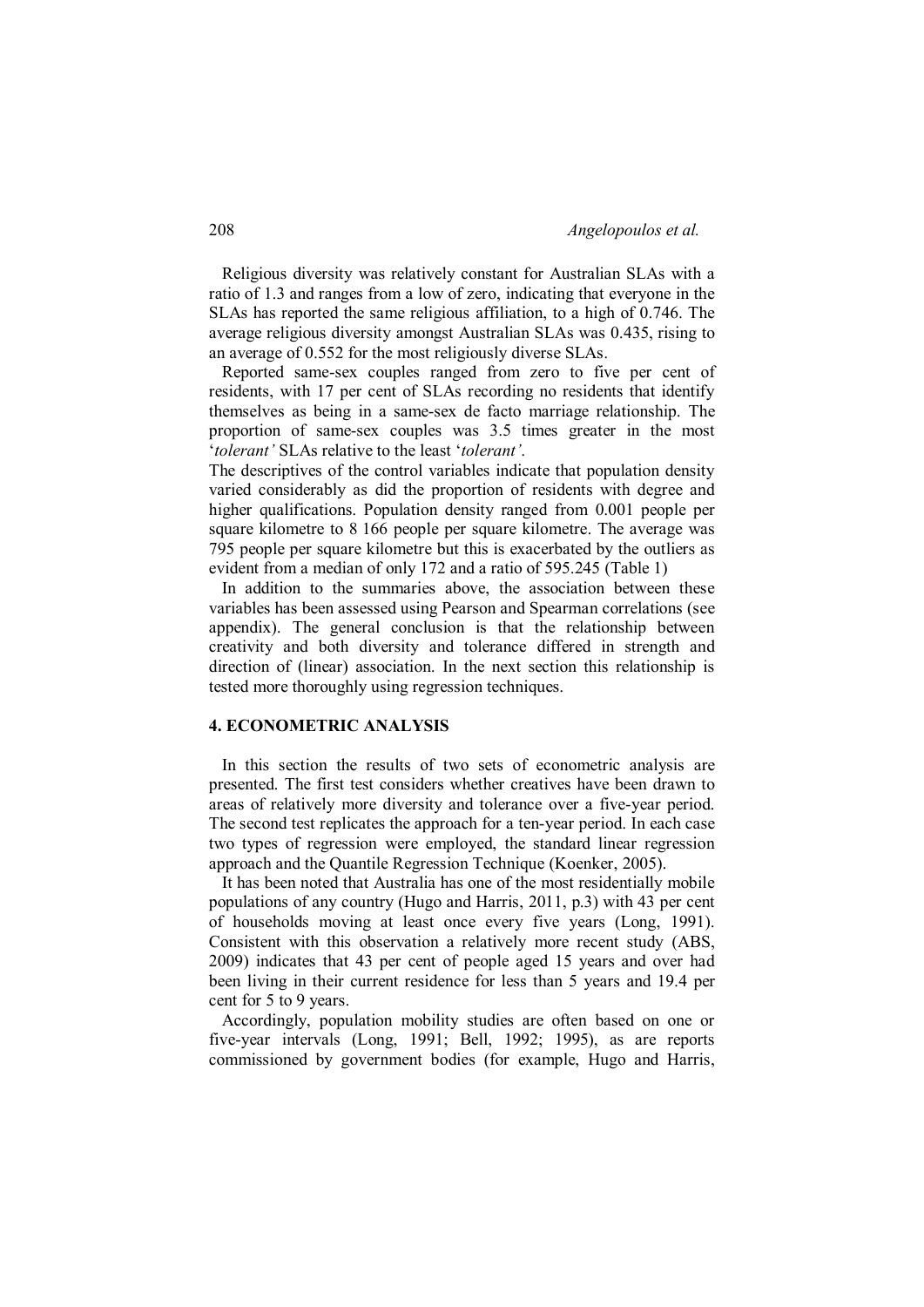## *Does Residential Diversity Attract Workers* 209 *in Creative Occupations?*

2011). Interestingly, movement over this relatively short interval is most likely reflecting changes in younger adults because mobility tends to slow as age increases (Bell, 1996; Hassan *et al.*, 1996; ABS, 2010).

 In contrast, according to HILDA based research (Wilkins *et al.*, 2009), people change their residence on average every ten years. We have therefore also considered this duration. It is likely that the examination of movements over this relatively longer time interval will reflect a slightly older cohort given the previous findings stated earlier.

#### *Explaining Short-Run Changes in the Creative Class*

 To test the hypothesis that workers in creative occupations are attracted to regions that are more diverse and tolerant, two forms of regressions were fitted. These regressions are based on urban growth models and consistent with research which examines the change in the dependent variable as a function of the independent variables in the base year, including Glaeser *et al.*, (1992 and 1995) and McGranaham and Wojan (2007). Each regression examined whether the levels of diversity and tolerance in 2006 explain the change in creativity from 2006 to 2011. The first regression used the change in creativity as the dependent variable whilst the second used the change in the natural logarithm of the creative class. In both cases the set of control variables identified earlier are fitted. Formally, where  $y_i$  denotes the change in creativity for Statistical Local Area (SLA) '*i*', the model is defined as:

$$
y_i = \alpha + \sum_{j=1}^k \beta_j X_{i,j} + \sum_{h=1}^m \delta_j Z_{i,h} + \varepsilon_i, \qquad \varepsilon_i \sim N(0, \sigma^2) \quad i = 1 \dots N.
$$

Terms  $X_{i,j}$  and  $Z_{i,h}$  denote diversity measures and control variables respectively. The term  $\beta_j$  and  $\delta_j$  represents the degree and direction of influence of each diversity measure and control variable respectively. In total there were 1 331 SLAs. It is important to note that the dependent variable considered here is the change in creativity and that the independent variables represent past census years. This is different from the descriptive summaries provided in the previous section. The specification in this section was modified to formally test the central question identified at the start of this paper as well as to avoid issues relating to endogeneity. In Table 2, the diversity and tolerance measures and control variables are identified, together with the expected direction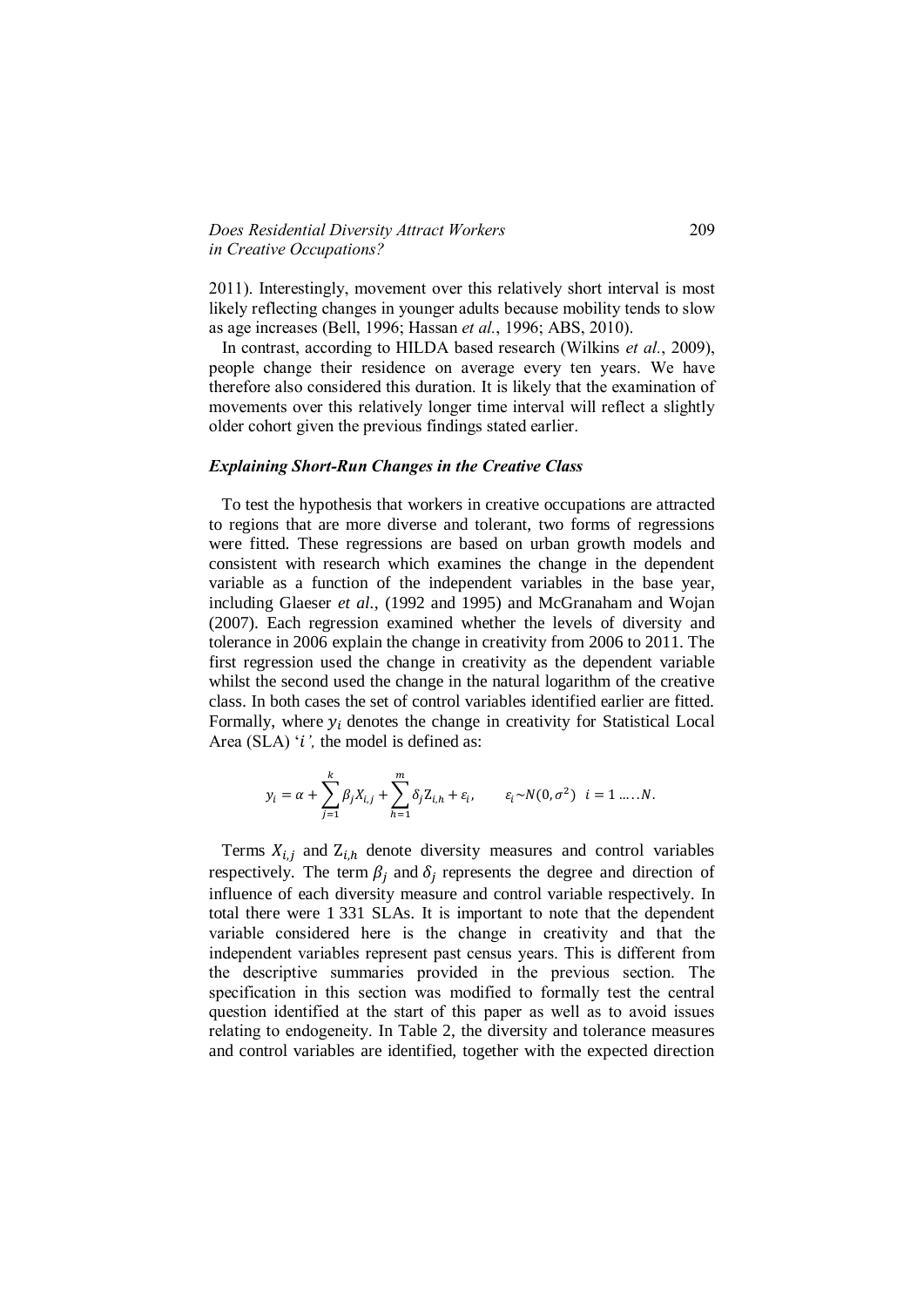of influence. The expectation is that there is a positive association between the various measures of diversity and tolerance and the change in the creative class. Based on the Florida hypothesis, regions with greater diversity are more likely to attract creatives, thus an increase in the proportion of creative class residents is expected to be evident in those areas.

| <b>Explanatory Variables</b>         | <b>Direction</b> |
|--------------------------------------|------------------|
| Variables of Interest (at base year) |                  |
| <b>Ancestry Diversity</b>            | positive         |
| <b>Migrant Diversity</b>             | positive         |
| Linguistic Diversity                 | positive         |
| <b>Religious Diversity</b>           | positive         |
| Tolerance                            | positive         |
| <b>Control Variables</b>             |                  |
| <b>Creative Class</b>                | positive         |
| Foreign-Born                         | positive         |
| Foreign-Born Parent(s)               | positive         |
| Education                            | positive         |
| <b>Population Density</b>            | positive         |
| Workforce                            | positive         |

**Table 2.** Explanatory Variables and Expected Association Directions

Source: the Authors

 The first group is of primary interest, capturing the various aspects of diversity and tolerance. The proportion of residents that were born overseas and the proportion of residents' parents that were born overseas were also used as indicators of area diversity in the study, complementing the ancestry, migrant and linguistic diversity indices.

Several control variables were employed. The first of these was population density. This was included to take into account whether individuals of the creative class were attracted to areas of higher population density. According to Florida (2002, 2012), creative class workers are more likely to settle in areas of higher density as access to, and availability of amenities and entertainment facilities are greater. Higher density areas also enable greater knowledge spillover, networking and interaction.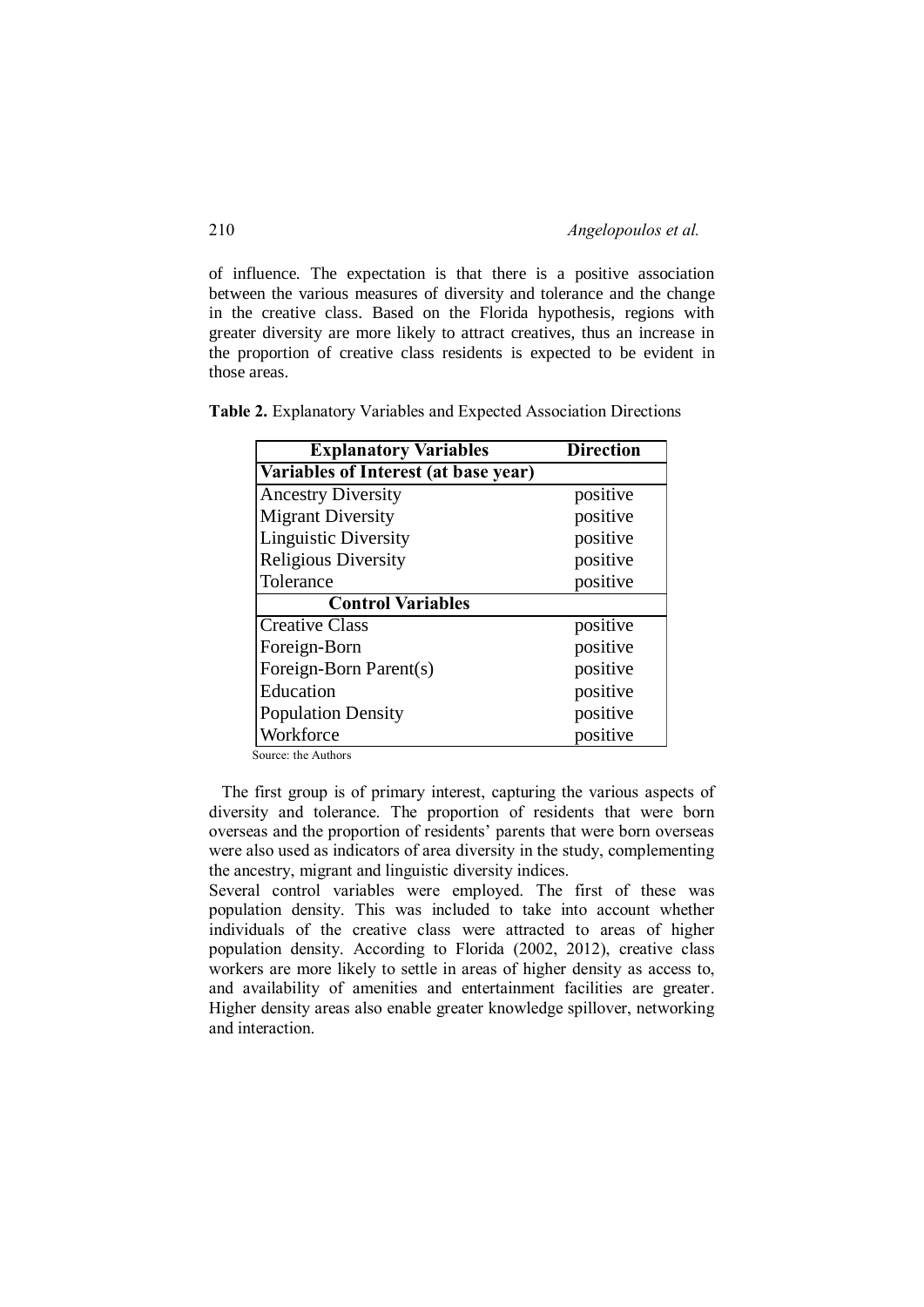## *Does Residential Diversity Attract Workers* 211 *in Creative Occupations?*

 Counting people with undergraduate degrees is the standard measure of human capital and included as a control variable in the study. Areas of high human capital tend to also be higher socio-economic areas where schools may be of a higher quality (McGranahan and Wojan, 2007). The number of residents aged 25 and over, with an undergraduate degree or higher was included to test whether members of the creative class are more inclined to settle in these higher socio-economic regions.

 The final two control variables - the proportion of residents in the workforce (as a measure of socio-economic status) and the size of the existing creative class (following McGranahan and Wojan, 2007) - test whether creative class workers prefer to settle in areas with an existing high proportion of residents in creative class occupations and where relatively more residents are part of the workforce itself*.* 

 Prior to estimating the regression model, the correlations for the change in the creative class and the explanatory variables were calculated (Table 3). They show mixed results for both direction and significance of the Pearson and Spearman's coefficients for the associations between the change/growth in the creative class and the various indicators of diversity. For example, the association between the change and growth in the creative class and ancestry diversity (also religious diversity) was negative, while the association with linguistic diversity was positive. The association with migrant diversity (also with sexual-orientation diversity) was positive for the change in the creative class and negative for the growth in the creative class. Overall, the generally greater magnitude of the Spearman relative to Pearson and the relatively low values of both of the coefficients suggest weak, non-linear associations between the change and growth in the creative class and the level of diversity and tolerance of Australian SLAs. The associations are further explored in the discussion relating to Table 6. The correlations suggest that SLA diversity and tolerance is only a minor consideration for location decisions of the individuals belonging to the creative class.

#### *Five-Year Results*

 The results of four regression models are presented in Table 5. The table is made up of two panels of regressions. The first panel presents the results when the dependent variable is the change in the creative class and the second panel when it is the growth in the creative class. The foreignborn parents' variable was excluded from the regressions as it was shown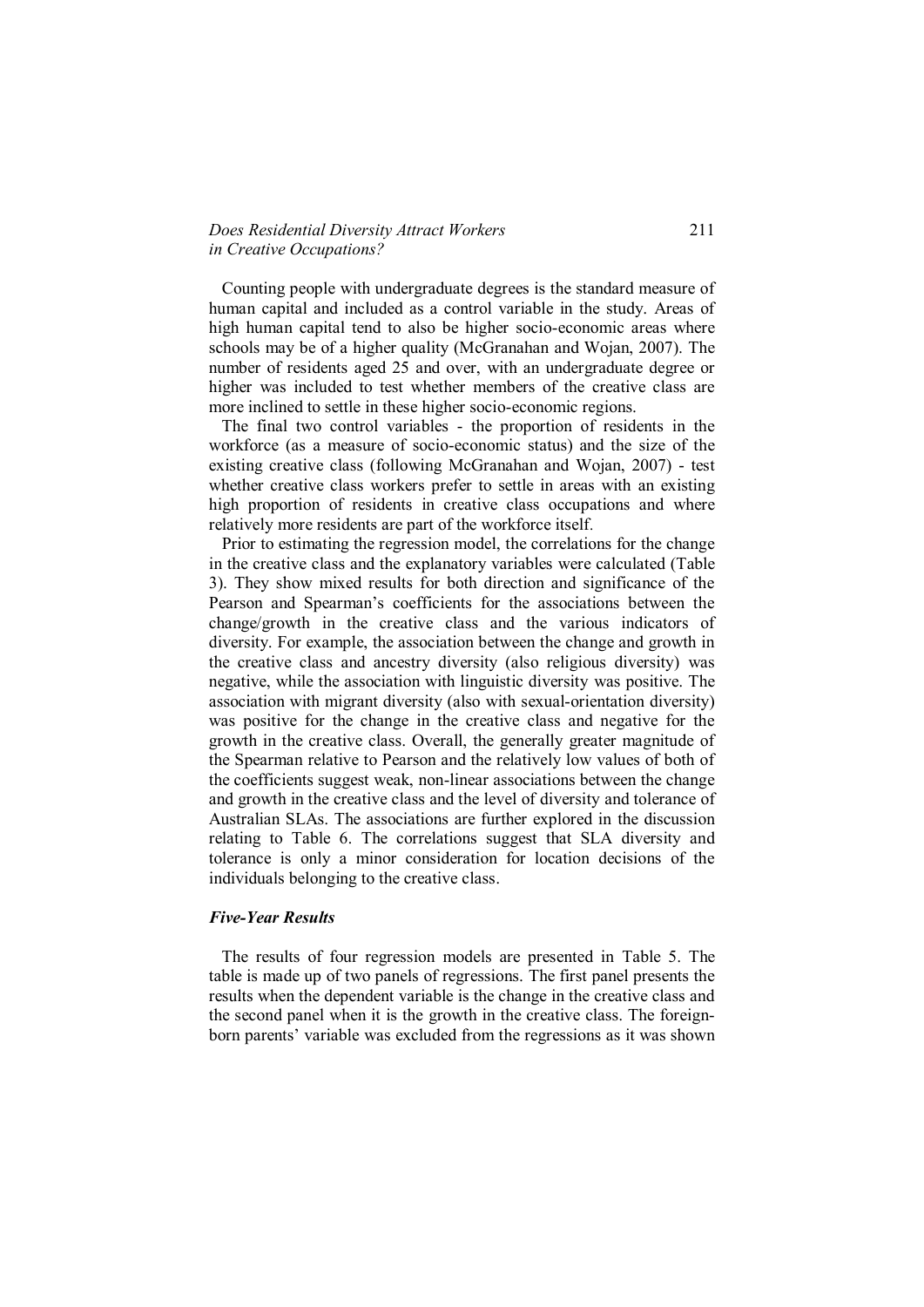to be highly correlated with both migrant diversity and the foreign-born variable (Table 3).

 In all instances the goodness of fit, as measured by the coefficient of determination  $(r^2)$ , indicates that the models fit poorly (Table 4). Thus, in general, the results indicate that over this five-year period, changes in the proportion of creative workers in any given SLA cannot be explained by diversity and tolerance.

Despite the poor overall fit, individual aspects of diversity and tolerance do seem to be associated with the creative class. The directions of some of the relationships however, are contrary to initial expectations.

 Across all the independent variables tested, ancestry consistently affected both the change and the growth of the creative class in Australian SLAs, with results suggesting that creative class workers are more likely to be attracted to SLAs with lower ancestry diversity. Although migrant diversity was significant and positive for both the change and growth in the creative class, its tolerance is consistently small indicating its explanatory power is negligible, dropping out of significance when the percentage of foreign-born residents is excluded as an explanatory variable. The *tolerance* value is a measure of collinearity. It measures the proportion of the variance in the independent variable that is not explained by (or accounted for) by all the other independent variables.

 The relationship with religious diversity was negative and significant, affecting both the change and the growth of the creative class in Australian SLAs. Substituting the one-digit religious diversity index for the three or four digit index resulted in the same significant negative relationship between the change and growth in the creative class and religious diversity.

 Results for tolerance and linguistic diversity were mixed, suggesting limited appeal to the creative class in their decision to settle in a particular area. Interestingly, tolerance was significant for the change variable, becoming significant for growth only when the percentage of foreign-born residents is dropped from the regression, whereas linguistic diversity was significant only for the growth variable. Both however indicate a positive association.

 The percentage of foreign-born residents was significant and negative for both sets of regressions fitted although the tolerance values are very small; suggesting that in reality its explanatory power is likely to be insignificant. The tolerance value of 0.009 indicates that migrant diversity explains less than 1 percent of the variance that is not accounted for by the other independent variables.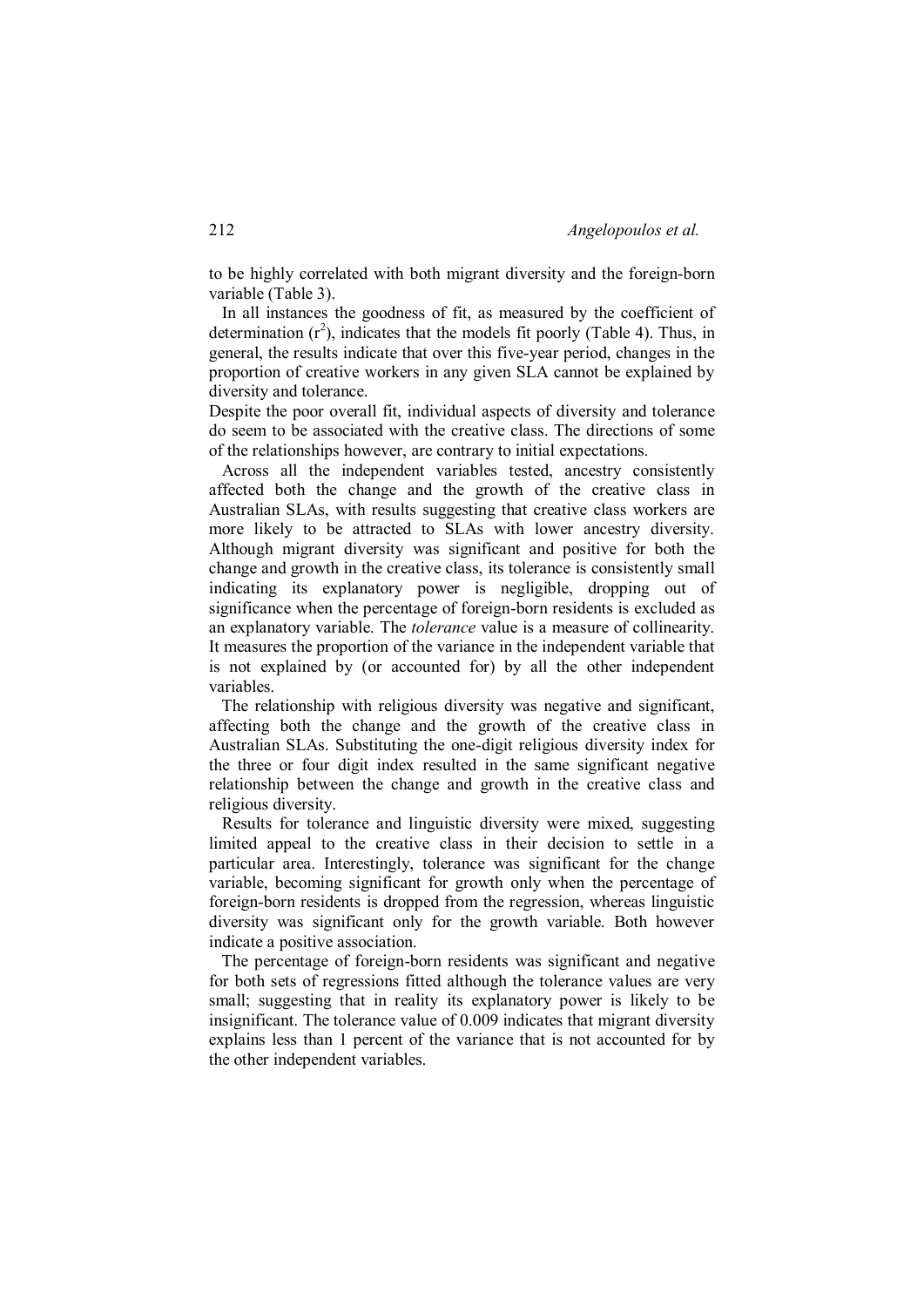|                             |                          | $\triangle$ Creative<br>Class | $\Delta$ Log<br>Creative<br>Class | Ancestry<br>Diversity | Migrant<br>Diversity | Linguistic<br>Diversity | Religious<br>Diversity | Tolerance            | Creative<br>Class    | Foreign-<br><b>B</b> orn | Foreign-<br>Born<br>Parent(s) | Education          | Population<br>Density |
|-----------------------------|--------------------------|-------------------------------|-----------------------------------|-----------------------|----------------------|-------------------------|------------------------|----------------------|----------------------|--------------------------|-------------------------------|--------------------|-----------------------|
| <b>Ancestry Diversity</b>   | Pearson<br>Spearman's rh | $-0.092**$<br>$.168**$        | $-0.237**$<br>.050                |                       |                      |                         |                        |                      |                      |                          |                               |                    |                       |
| <b>Migrant Diversity</b>    | Pearson<br>Spearman's rh | .032<br>$.144**$              | $-0.075**$<br>.035                | $.771**$<br>.897**    |                      |                         |                        |                      |                      |                          |                               |                    |                       |
| <b>Linguistic Diversity</b> | Pearson<br>Spearman's rh | .099**<br>$.187**$            | $.092**$<br>$.087**$              | $.476**$<br>$.851**$  | $.735**$<br>.792**   |                         |                        |                      |                      |                          |                               |                    |                       |
| Religious Diversity         | Pearson<br>Spearman's rh | $-0.057*$<br>$.059*$          | $-125**$<br>$-0.013$              | $.609**$<br>$.612**$  | $.715**$<br>$.693**$ | $.470**$<br>$.562**$    |                        |                      |                      |                          |                               |                    |                       |
| Tolerance                   | Pearson<br>Spearman's rh | $.082**$<br>$.164**$          | $-.022$<br>$.054*$                | $.320**$<br>$.548**$  | $.365**$<br>.499**   | $.254**$<br>$.415**$    | .387**<br>$.410**$     |                      |                      |                          |                               |                    |                       |
| <b>Creative Class</b>       | Pearson<br>Spearman's rh | $-.128**$<br>.027             | $-.201**$<br>$-134**$             | $.562**$<br>$.736**$  | $.628**$<br>$.701**$ | .399**<br>$.611**$      | .509**<br>.498**       | .493**<br>$.611**$   |                      |                          |                               |                    |                       |
| Foreign-Born                | Pearson<br>Spearman's rh | .037<br>$.143**$              | $-.065*$<br>.035                  | $.746**$<br>.889**    | .992**<br>.998**     | $.760**$<br>.785**      | $.690**$<br>$.682**$   | $.322**$<br>.493**   | .592**<br>$.698**$   |                          |                               |                    |                       |
| Foreign Born<br>Parent(s)   | Pearson<br>Spearman's rh | .047<br>$.149**$              | $-.045$<br>.043                   | $.753**$<br>.883**    | .969**<br>.980**     | $.757**$<br>.795**      | $.681**$<br>$.677**$   | $.295**$<br>$.476**$ | $.574**$<br>$.687**$ | .976**<br>.985**         |                               |                    |                       |
| Education                   | Pearson<br>Spearman's rh | $-.010$<br>$.102**$           | $-.090**$<br>$-.046$              | .498**<br>$.699**$    | .563**<br>$.630**$   | $.406**$<br>$.552**$    | .479**<br>$.464**$     | $.470**$<br>$.578**$ | $.867**$<br>.898**   | $.546**$<br>$.629**$     | $.512**$<br>$.626**$          |                    |                       |
| <b>Population Density</b>   | Pearson<br>Spearman's rh | .089**<br>$.163**$            | $-.026$<br>.029                   | $.537**$<br>$.796**$  | $.656**$<br>$.746**$ | .558**<br>$.706**$      | .447**<br>$.452**$     | $.548**$<br>$.593**$ | $.629**$<br>$.762**$ | $.633**$<br>$.745**$     | $.611**$<br>$.741**$          | .597**<br>$.682**$ |                       |
| Workforce                   | Pearson<br>Spearman's rh | $-.014$<br>$.115**$           | $-.096**$<br>.036                 | $.349**$<br>$.303**$  | $.202**$<br>$.252**$ | $-0.013$<br>$.166**$    | $.193**$<br>.198**     | $.236**$<br>$.206**$ | $.416**$<br>.437**   | $.178**$<br>$.255**$     | $.205**$<br>$.274**$          | .444**<br>$.554**$ | $.260**$<br>.238**    |

**Table 3.** 2006-2011 Change in the Creative Class Correlation Matrix. Note: \*\*Correlation is significant at the 0.01 level (2-tailed).

Source: Author's calculations using ABS data.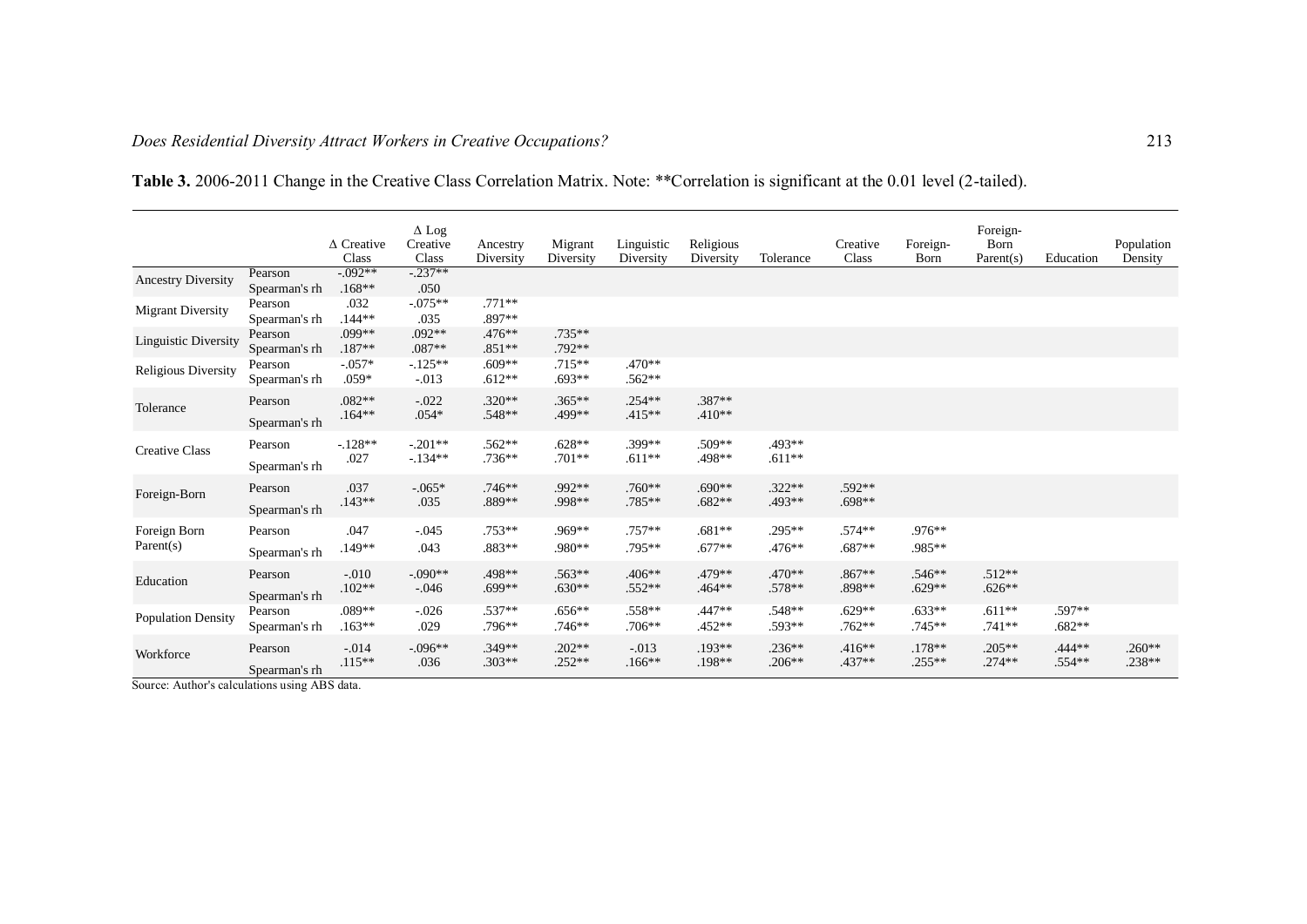|                             |                         |          | $\Delta$ Log Creative |          |  |  |
|-----------------------------|-------------------------|----------|-----------------------|----------|--|--|
| Dependent Variable          | $\Delta$ Creative Class |          | Class                 |          |  |  |
| Independent Variables       | coef                    | t-value  | coef                  | t-value  |  |  |
| <b>Ancestry Diversity</b>   | $-9.092$                | $-6.321$ | $-0.923$              | $-9.544$ |  |  |
| <b>Migrant Diversity</b>    | 21.284                  | 4.862    | 1.608                 | 5.459    |  |  |
| <b>Linguistic Diversity</b> | 1.151                   | 1.704    | 0.272                 | 5.983    |  |  |
| Religious Diversity         | $-4.817$                | $-4.378$ | $-0.221$              | $-2.981$ |  |  |
| Tolerance                   | 0.999                   | 3.422    | 0.023                 | 1.147    |  |  |
| <b>Creative Class</b>       | $-0.174$                | $-11.62$ | $-0.01$               | $-9.722$ |  |  |
| Foreign-Born                | $-0.248$                | $-3.576$ | $-0.022$              | $-4.755$ |  |  |
| Education                   | 0.084                   | 6.957    | 0.005                 | 6.01     |  |  |
| <b>Population Density</b>   | 0.000                   | 2.965    | 0.000                 | 0.977    |  |  |
| Workforce                   | 0.031                   | 2.377    | 0.002                 | 2.139    |  |  |
|                             |                         |          |                       |          |  |  |
| Intercept                   | 7.91                    | 8.118    | 0.717                 | 10.943   |  |  |
| R <sub>2</sub>              | 0.153                   |          | 0.18                  |          |  |  |

**Table 4.** 2006-2011 Regression Results for the Change and Log Change in the Creative Class.

Source: Author's calculations using ABS data.

 Looking at the control variables, the only consistently significant relationship was between the level of education and the creative class confirming that the socio-economic environment is likely to be important when considering residency in an SLA. Although the size of the creative class in the region was significant for all regressions fitted, the tolerance levels were consistently low, suggesting that the explanatory power is negligible. The existing size of the creative class does not seem to be a relevant factor for locational decisions made by the creative class. Population density and workforce on the other hand do not appear to be important influences on locational decisions for the creative class.

 The unexpected results could be explained by examining the differences in the diversity variables. The average value for ancestry diversity was high (average of 0.767 and median of 0.769) as it takes account of the very diverse background of Australians. These high values for ancestry diversity were in stark contrast to migrant diversity with an average of 0.307 (median of 0.293). This may help to explain the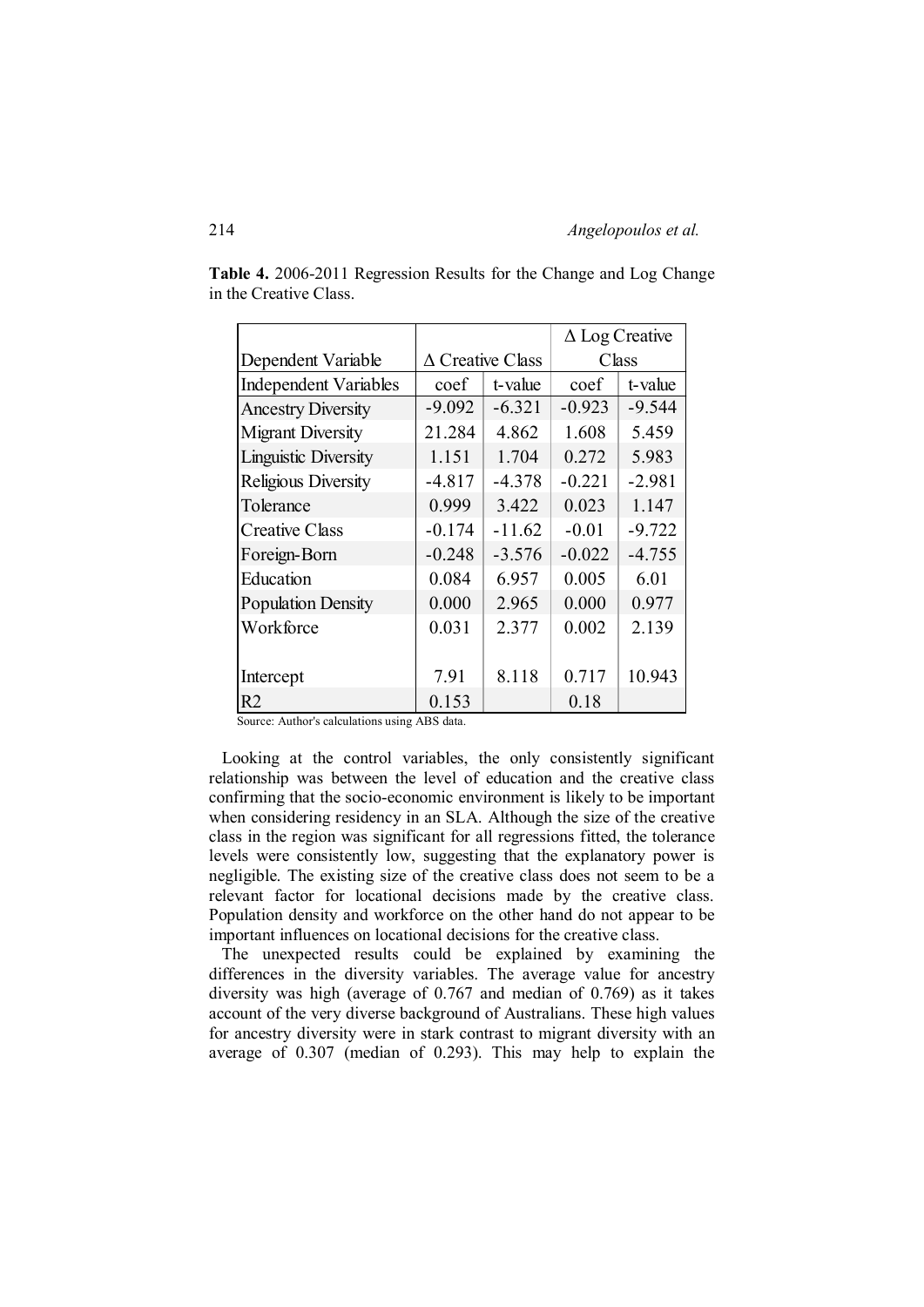## *Does Residential Diversity Attract Workers* 215 *in Creative Occupations?*

negative relationship between ancestry diversity and the change/growth in the creative class and the weak positive relationship between migrant diversity and the change/growth in the creative class. Suggesting that the creatives in Australia appear to be in favour of living in areas with some, but not too much diversity. This could imply that there is a positive relationship between moderate levels of diversity and the creative class, becoming negative when diversity becomes 'excessive' or pronounced.

#### *Five-Year Quantile Regressions*

 Florida's creative class hypothesis states that creatives are more attracted to areas that are more tolerant and diverse. In the previous section the validity of this belief was tested using a traditional regression technique often referred to as an ordinary least squares regression. The results suggested that a clear positive relationship between diversity and creative class changes does not hold. A positive and significant association was only evident for migrant diversity (although the relationship appears to be exceptionally weak with a tolerance value of only 0.009) and tolerance. When focusing on growth, a positive association emerged for linguistic diversity but tolerance was no longer significant. Ancestry and religious diversity were negatively related to both the change and growth in the creative class and consistently significant.

 In this section the Florida hypothesis is reconsidered using a quantile regression approach (Koenker and Hallock, 2001). The motive for utilizing this technique is that the association between diversity and changes in the creative class is likely to be more complex and multifaceted than a linear relationship (which depicts the *average* association) is able to capture. To some extent this is reflected by the difference in the calculated correlations in Table 3 and Table 10 (see appendix). Specifically the non-linear associations are demonstrated by the stronger Spearman's rho (in general) than their Pearson counterparts. The results from this second phase of analysis were remarkably different from the previous analysis suggesting that the original ordinary least squares (OLS) results were not representative changes in the creative class 2006 to 2011. The direction of the relationship as well as the magnitude of the relationship between various types of diversity and change in the creative class varied over different percentiles as seen in Table 5. The percentiles refer to the size of the change in the creative class. For example, the lowest percentile (10th) consists of SLAs that experienced the largest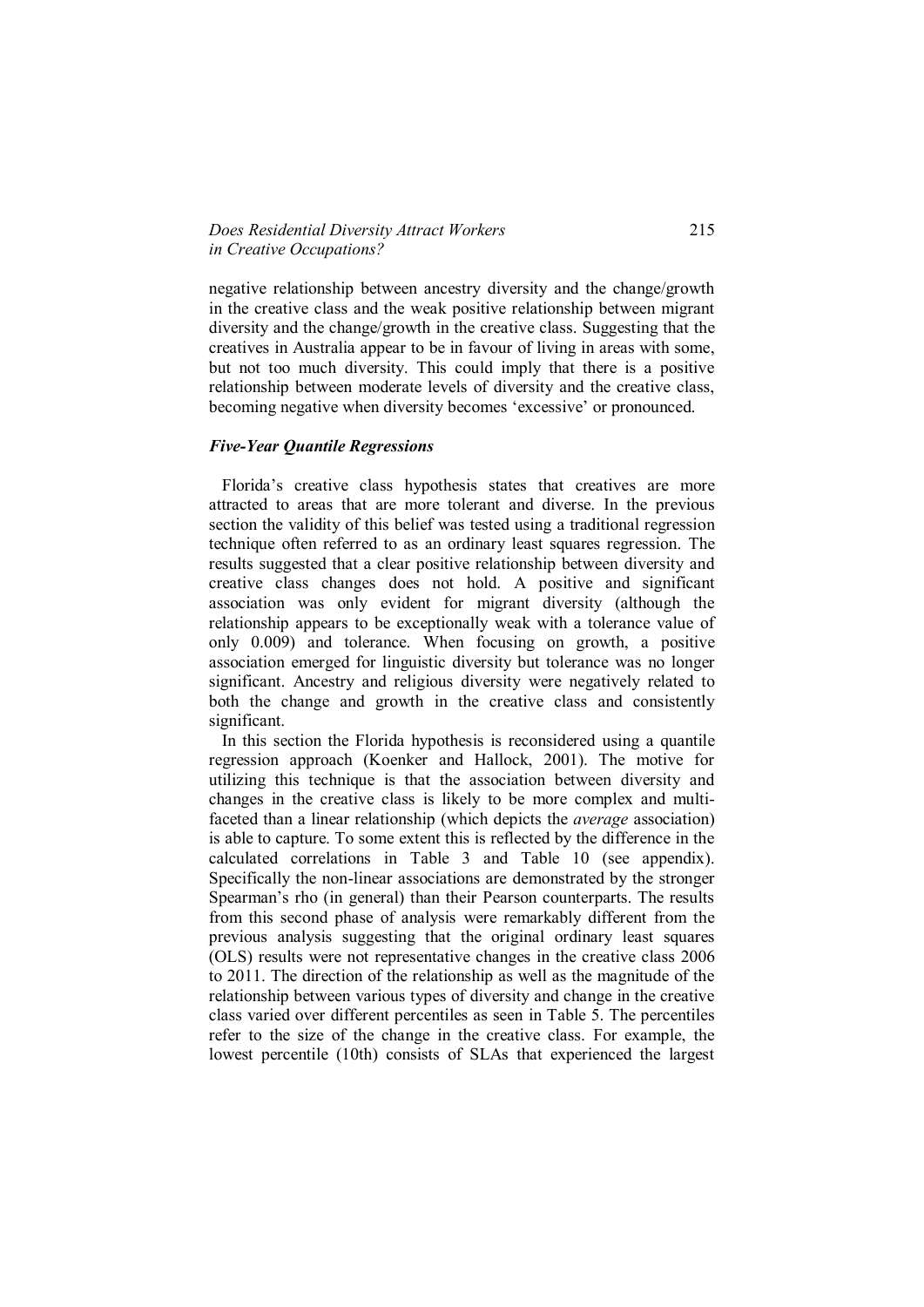decreases in the size of their creative class, with the highest percentile (90th) consisting of SLAs that experienced the largest increases in their creative class.The row directly below each of the percentiles specifies the change and log change in the creative class that applies to each quantile experienced by SLAs. For example, the 10<sup>th</sup> percentile refers to a decrease in the creative class of 1.57 per cent or a decrease in the growth of the creative class of 0.07 per cent. In most instances the OLS result applies to those regions that experienced a moderate amount of positive change over the period.

**Table 5.** 2006-2011 Quantile Regression Results for the Change and Log Change in the Creative Class.

|                                                                                                        |                                                       |            | Quantile Coefficients for A Creative Class |            |            |            |                   |                      |           |                                     |  |  |
|--------------------------------------------------------------------------------------------------------|-------------------------------------------------------|------------|--------------------------------------------|------------|------------|------------|-------------------|----------------------|-----------|-------------------------------------|--|--|
|                                                                                                        |                                                       | 10         | 20                                         | 30         | 40         | 50         | 60                | 70                   | 80        | 90                                  |  |  |
| <b>A Creative Class</b>                                                                                |                                                       | $-1.57%$   | $-0.56%$                                   | $-0.03%$   | 0.39%      | 0.80%      | 1.20%             | 1.66%                | 2.20%     | 3.33%                               |  |  |
|                                                                                                        | <b>OLS</b> Coefficients                               |            |                                            |            |            |            |                   |                      |           |                                     |  |  |
| <b>Ancestry Diversity</b>                                                                              | $-10.086**$                                           | 4.603      | $-0.775$                                   | $-2.727$   | $-4.171$   | $-5.220$   |                   |                      |           | 11.724**-12.219**-14.133**-18.048** |  |  |
| <b>Migrant Diversity</b>                                                                               | $21.791**$                                            | 3.280      | 3.749                                      | $9.072**$  | $10.617**$ |            | 11.799** 15.897** |                      |           | 18.753** 24.890** 35.204**          |  |  |
| <b>Lingusitic Diversity</b>                                                                            | 0.472                                                 | $-6.581**$ | $-3.455**$                                 | $-1.393$   | 0.025      | 0.733      | 1.135             | 1.562                | $4.229**$ | $6.3851**$                          |  |  |
| Religious Diversity                                                                                    | $-5.225**$                                            | $-6.485**$ | $-4.091**$                                 | $-3.357**$ | $-2.010**$ | $-1.935**$ | $-2.590**$        | $-2.256**$           | $-2.672$  | $-4.296**$                          |  |  |
| Tolerance                                                                                              | $1.128**$                                             | 1.040      | $1.065**$                                  | $0.835**$  | $0.913**$  | $0.881**$  | $0.884**$         | $0.889**$            | 0.752     | $-0.145$                            |  |  |
|                                                                                                        | <b>Quantile Coefficients for A Log Creative Class</b> |            |                                            |            |            |            |                   |                      |           |                                     |  |  |
|                                                                                                        |                                                       | 10         | 20                                         | 30         | 40         | 50         | 60                | 70                   | 80        | 90                                  |  |  |
| <b>A Log Creative Class</b>                                                                            |                                                       | $-0.07%$   | $-0.03%$                                   | $0.00\%$   | 0.02%      | 0.03%      | 0.05%             | 0.07%                | 0.09%     | 0.16%                               |  |  |
|                                                                                                        | <b>OLS</b> Coefficients                               |            |                                            |            |            |            |                   |                      |           |                                     |  |  |
| <b>Ancestry Diversity</b>                                                                              | $-1.007**$                                            | 0.345      | 0.034                                      | $-0.110$   | $-0.388$   | $-0.608**$ | $-0.827**$        | $-1.084** - 1.478**$ |           | $-1.930**$                          |  |  |
| <b>Migrant Diversity</b>                                                                               | $1.65**$                                              | 0.386      | 0.249                                      | $0.388**$  | $0.597**$  | $0.813**$  | $0.953**$         | $1247**$             | $1.408**$ | $2.118**$                           |  |  |
| <b>Lingusitic Diversity</b>                                                                            | $0.215**$                                             | $-0.259$   | $-0.145$                                   | $-0.066$   | 0.034      | 0.080      | $0.102**$         | $0.173**$            | $0.318**$ | $0.402**$                           |  |  |
| Religious Diversity                                                                                    | $-0.255**$                                            | $-0.244**$ | $-0.164**$                                 | $-0.126**$ | $-0.076$   | $-0.103**$ | $-0.116**$        | $-0.098$             | $-0.108$  | $-0.229**$                          |  |  |
| Tolerance                                                                                              | 0.033                                                 | 0.026      | 0.023                                      | 0.022      | $0.023**$  | $0.023**$  | $0.027**$         | $0.022**$            | 0.023     | 0.029                               |  |  |
| Note: The size of the change (and log change) associated with each percentile range is stated directly |                                                       |            |                                            |            |            |            |                   |                      |           |                                     |  |  |

beneath the related percentile. \*\*Significant at the 5%. Source: Author's calculations using ABS data.

 The coefficient estimates of the diversity variables are presented in Figure 1. In each case the dependent variable is the change and growth in the creative class. The left panel and the right panel depict the results for the change and growth respectively. In each graph the solid blue line is the OLS estimate corresponding to the second panel of Table 5. The solid red line represents the coefficient estimates for each percentile (Table 5). Points estimates were calculated at the {10, 20, … 80, 90} percentiles. The joining of these points is a straight-line extrapolation. The dotted red lines represent the lower and upper 95 per cent confidence intervals. In general, if the solid blue line is between the upper and lower boundaries the quantile estimate is regarded to be insignificantly different from the OLS estimate. The converse is also true; therefore, if the solid blue is outside the upper and lower boundaries the quantile estimate is regarded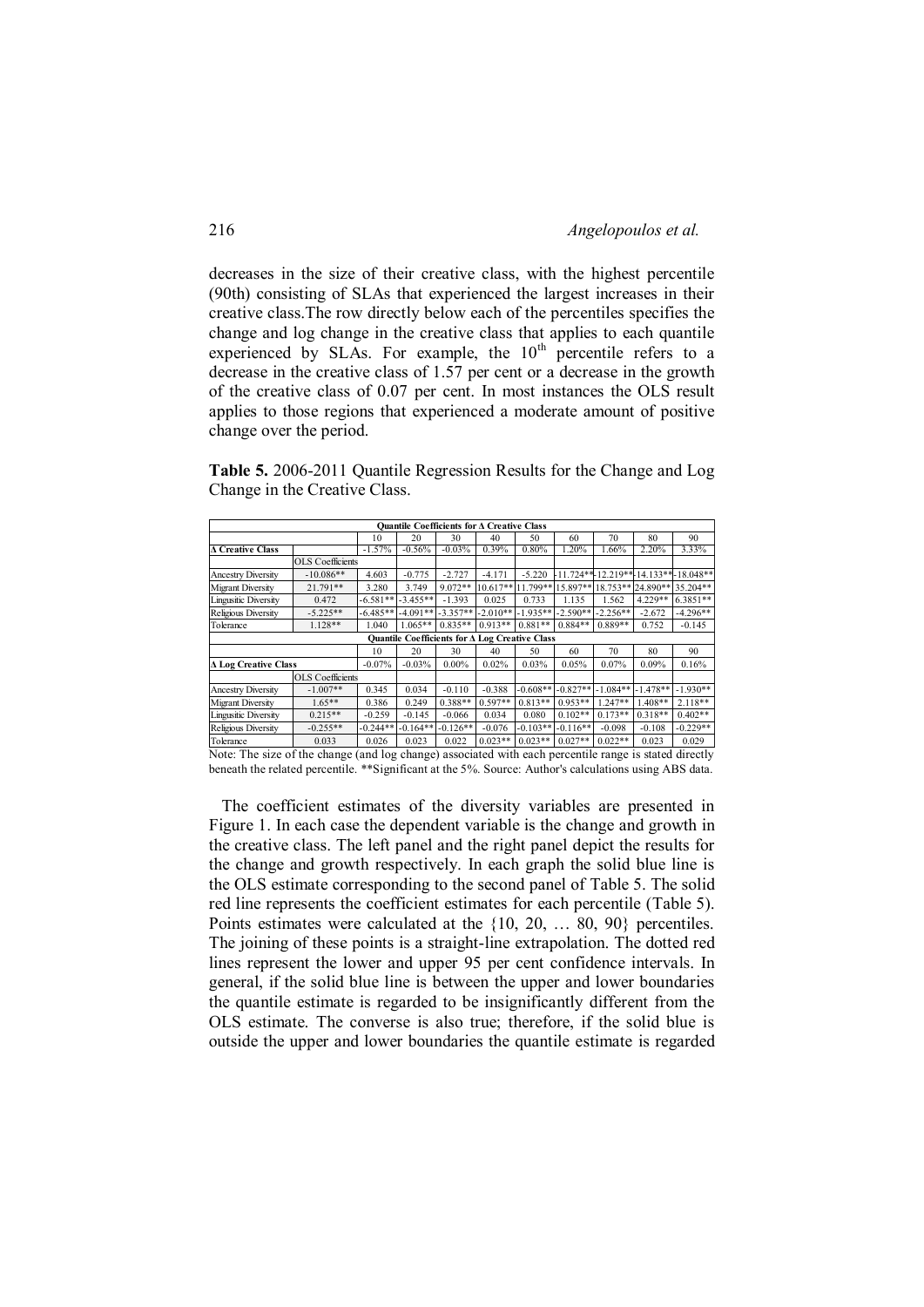## *Does Residential Diversity Attract Workers* 217 *in Creative Occupations?*

to be significantly different from the OLS estimate. In contrast, if the solid blue line is outside the upper and lower boundaries these are considered significantly different from the OLS estimate.

 The comparisons as depicted in Figure 1 indicate that the quantile coefficients align with the OLS estimates only for tolerance. The rest of the quantile results for the diversity variables suggest that the OLS coefficients were not representative for all SLAs, as they varied across the various percentile ranges. The largest variations are observed for migrant and religious diversity (also linguistic diversity regarding the growth in the creative class only).

 The negative and significant OLS estimate for ancestry diversity represents most regions except those that experienced a decrease in their creative class or a very slight increase (coinciding with the  $10<sup>th</sup>$  to  $40<sup>th</sup>$ percentiles). The outcome for migrant diversity is also consistent with the OLS estimate for most regions although insignificantly different from zero as per Table 5 and Figure 1 confirming the weak association that was identified earlier.

 Quantile results differed between the change and growth in the creative class for linguistic diversity. Apart from the extreme end percentiles, the OLS estimate is representative for most of the SLAs, with no significant association between the change in the creative class and linguistic diversity. On the other hand, the positive significant association between the growth in the creative class and linguistic diversity is representative of only SLAs that experienced a growth in their creative class of at least  $0.07$  per cent (70<sup>th</sup> percentile).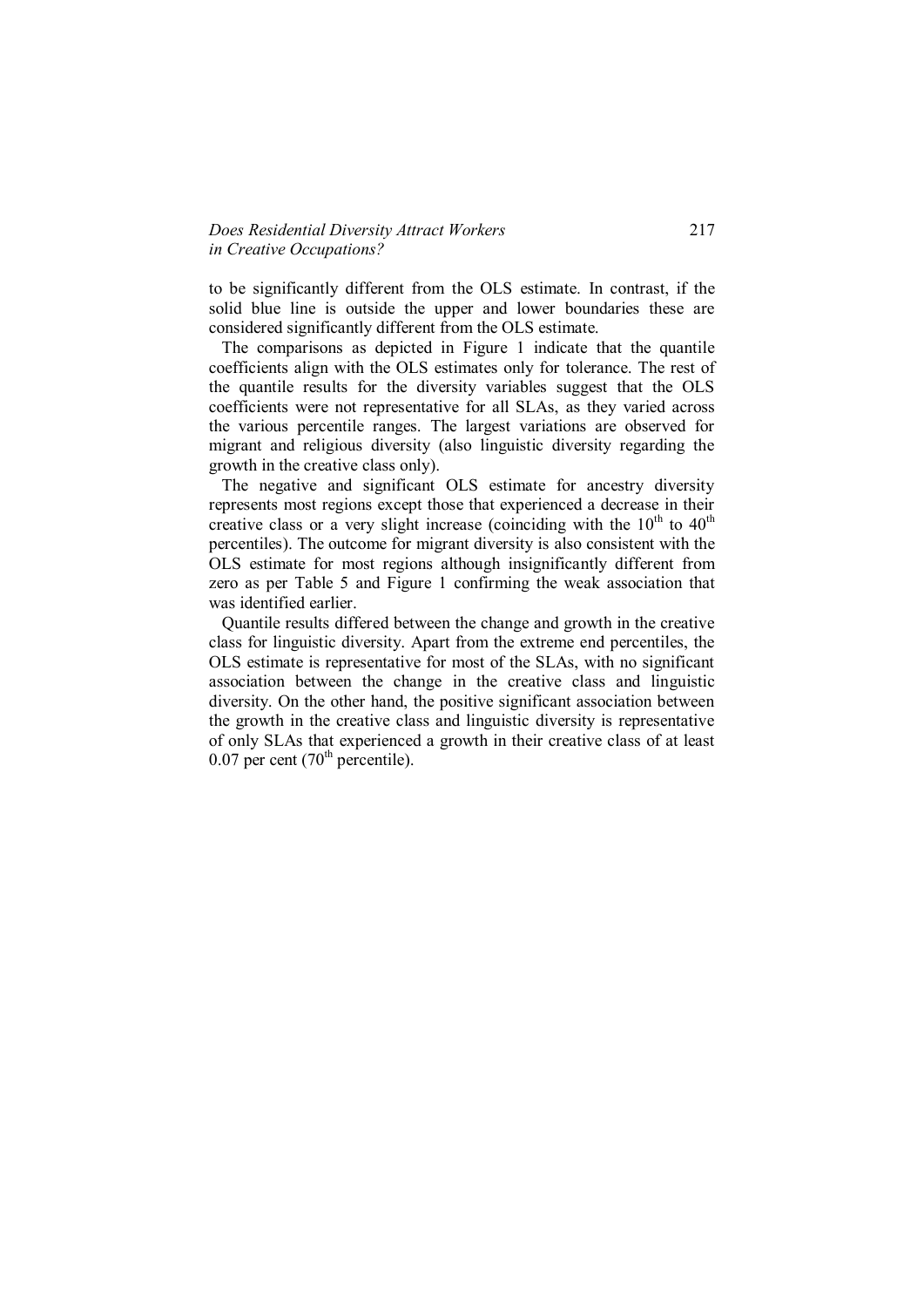



Note: solid blue line is the OLS estimate for the independent variable, the solid red line represents the coefficient estimates for each percentile and the dotted red lines represent the upper and lower 95% confidence intervals. Source: Author's calculations using ABS data.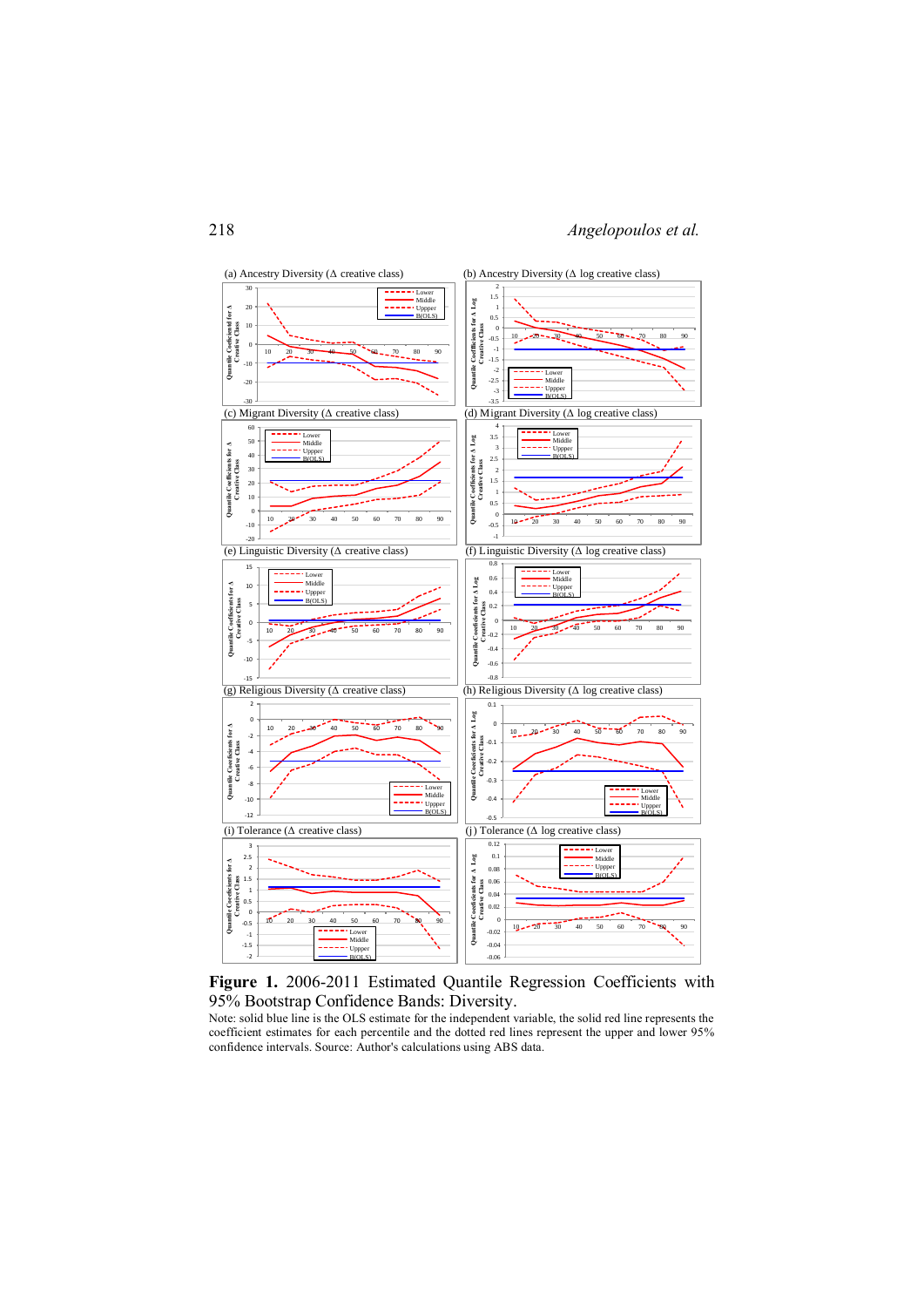## *Does Residential Diversity Attract Workers* 219 *in Creative Occupations?*

 The negative and significant OLS estimate for religious diversity is representative only of SLAs in the extreme end percentiles for the growth in the creative class and for most SLAs when the change in the creative class is considered. When considering tolerance, the quantile results are consistent with the OLS coefficients. There was a positive and significant (although small) association between tolerance and the change in the creative class. This association however becomes insignificant when growth in the creative class is considered.

#### *Explaining Medium-Run Changes in the Creative Class*

 The previous regressions were refitted to determine whether a ten-year period changes the relationship between the creative class and diversity. Once more, each regression considered whether the levels of diversity (this time in 2001) explain the change in creativity from 2001 to 2011. The first regression used the change in creativity as the dependent variable whilst the second used the change in the natural logarithm. The independent variables are as per Table 2, except proportion of residents with foreign-born parent(s) is not included due to data limitations for 2001. A second set of regressions is also run excluding the proportion of foreign-born residents as a result of the high correlations. The dataset consisted of 1 389 SLAs. Regression analysis used 1 219 SLAs, with 148 excluded from the model as a result of major geographical reallocations of regions between 2001 and 2011 resulting in the SLAs being noncomparable across time. In addition 22 were excluded as a result of zero division values in the data.

 The correlations for the change and growth and the explanatory variables are presented in Table 6 showing mixed results for both direction and significance of the Pearson and Spearman's coefficients. Consistent with the 2006-2011 period, the correlation coefficients indicate weak, non-linear associations between the change and growth in the creative class and the level of diversity of Australian SLAs.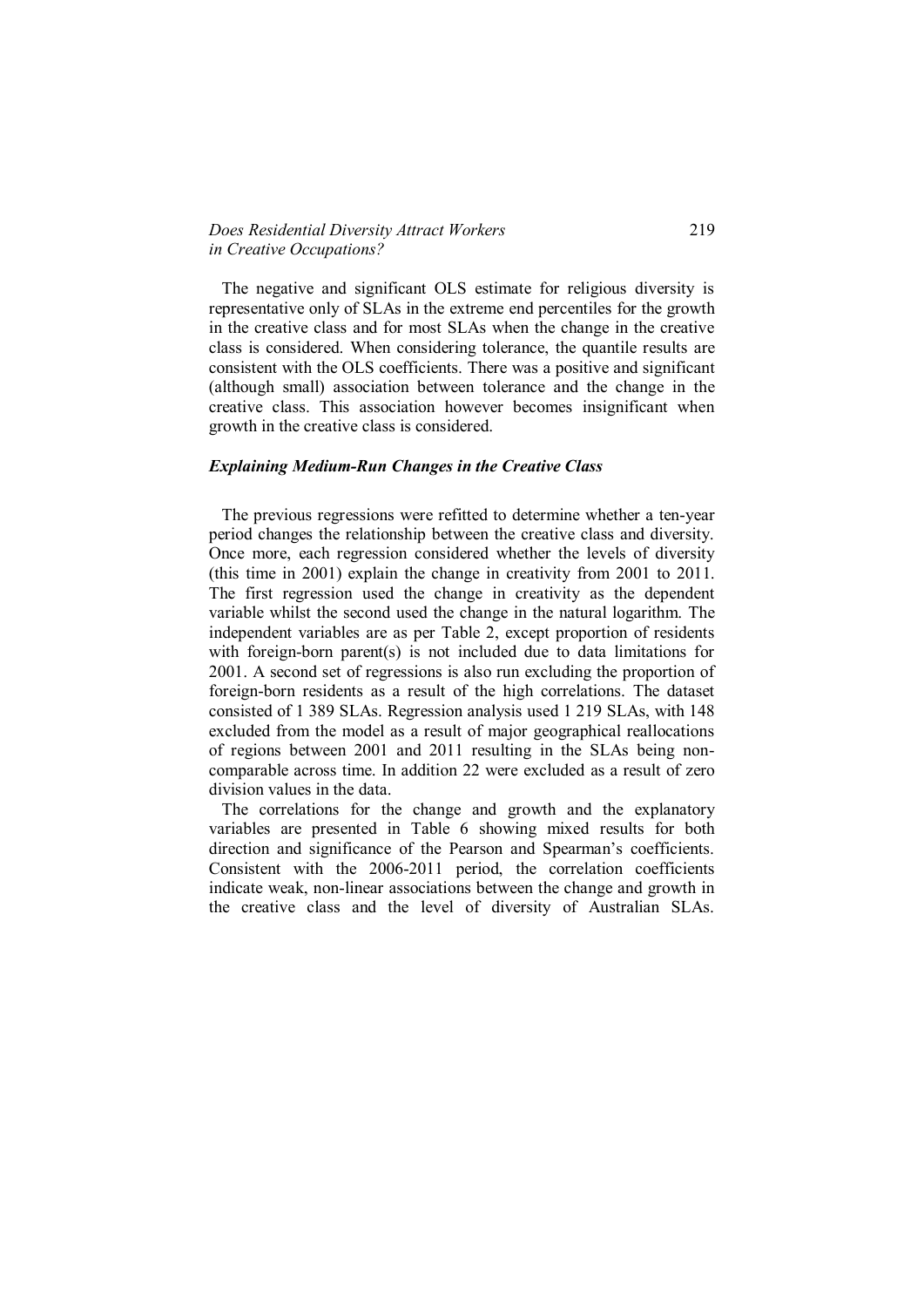|                             |                | $\Delta$ Creative<br>Class | $\Delta$ Log<br>Creative Class | Ancestry<br>Diversity | Migrant<br>Diversity | Linguistic<br>Diversity | Religious<br>Diversity | Tolerance | Creative Class Foreign-Born |          | Education | Population<br>Density |
|-----------------------------|----------------|----------------------------|--------------------------------|-----------------------|----------------------|-------------------------|------------------------|-----------|-----------------------------|----------|-----------|-----------------------|
| <b>Ancestry Diversity</b>   | Pearson        | $.185**$                   | $.066*$                        |                       |                      |                         |                        |           |                             |          |           |                       |
|                             | Spearman's rho | .309**                     | $.154**$                       |                       |                      |                         |                        |           |                             |          |           |                       |
| <b>Migrant Diversity</b>    | Pearson        | $.148**$                   | $.102**$                       | .830**                |                      |                         |                        |           |                             |          |           |                       |
|                             | Spearman's rho | $.270**$                   | $.121**$                       | $.886**$              |                      |                         |                        |           |                             |          |           |                       |
| <b>Linguistic Diversity</b> | Pearson        | $.147**$                   | .095**                         | .747**                | $.816**$             |                         |                        |           |                             |          |           |                       |
|                             | Spearman's rho | $.270**$                   | $.133**$                       | .923**                | $.857**$             |                         |                        |           |                             |          |           |                       |
|                             | Pearson        | 0.045                      | 0.015                          | .584**                | $.694**$             | $.551**$                |                        |           |                             |          |           |                       |
| <b>Religious Diversity</b>  | Spearman's rho | $.118**$                   | 0.016                          | .595**                | $.679**$             | $.608**$                |                        |           |                             |          |           |                       |
|                             | Pearson        | $.210**$                   | $.108**$                       | .407**                | $.414**$             | .347**                  | .420**                 |           |                             |          |           |                       |
| Tolerance                   | Spearman's rho | $.340**$                   | .192**                         | .562**                | $.531**$             | .506**                  | .427**                 |           |                             |          |           |                       |
| <b>Creative Class</b>       | Pearson        | 0.005                      | $-0.026$                       | .588**                | $.647**$             | .458**                  | .507**                 | $.511**$  |                             |          |           |                       |
|                             | Spearman's rho | $.222**$                   | $-0.001$                       | .738**                | $.714**$             | $.663**$                | .497**                 | .597**    |                             |          |           |                       |
|                             | Pearson        | .159**                     | $.110**$                       | $.810**$              | .989**               | .825**                  | .669**                 | .383**    | $.605**$                    |          |           |                       |
| Foreign-Born                | Spearman's rho | $.277**$                   | $.129**$                       | $.876**$              | .997**               | .847**                  | .667**                 | $.528**$  | $.707**$                    |          |           |                       |
| Education                   | Pearson        | $.142**$                   | 0.032                          | .533**                | .533**               | .422**                  | .466**                 | .492**    | $.846**$                    | $.514**$ |           |                       |
|                             | Spearman's rho | $.271**$                   | $.071*$                        | $.665**$              | .587**               | .580**                  | .442**                 | .560**    | .879**                      | .584**   |           |                       |
| <b>Population Density</b>   | Pearson        | $.224**$                   | $.115**$                       | $.626**$              | $.638**$             | .585**                  | $.410**$               | .588**    | $.611**$                    | $.629**$ | .560**    |                       |
|                             | Spearman's rho | $.322**$                   | $.143**$                       | .779**                | $.736**$             | $.718**$                | $.419**$               | .598**    | $.767**$                    | .739**   | $.655**$  |                       |
|                             | Pearson        | $.204**$                   | 0.056                          | .254**                | $.135***$            | .084**                  | .098**                 | $.224**$  | .298**                      | $.138**$ | .424**    | .277**                |
| Workforce                   | Spearman's rho | .196**                     | $.096**$                       | .283**                | .203**               | .208**                  | .128**                 | $.174**$  | $.373**$                    | .209**   | .518**    | $.200**$              |

**Table 6.** 2001-2011 Change in the Creative Class Correlation Matrix. Note: \*\*Correlation is significant at the 0.01 level (2-tailed).

Source: Author's calculations using ABS data.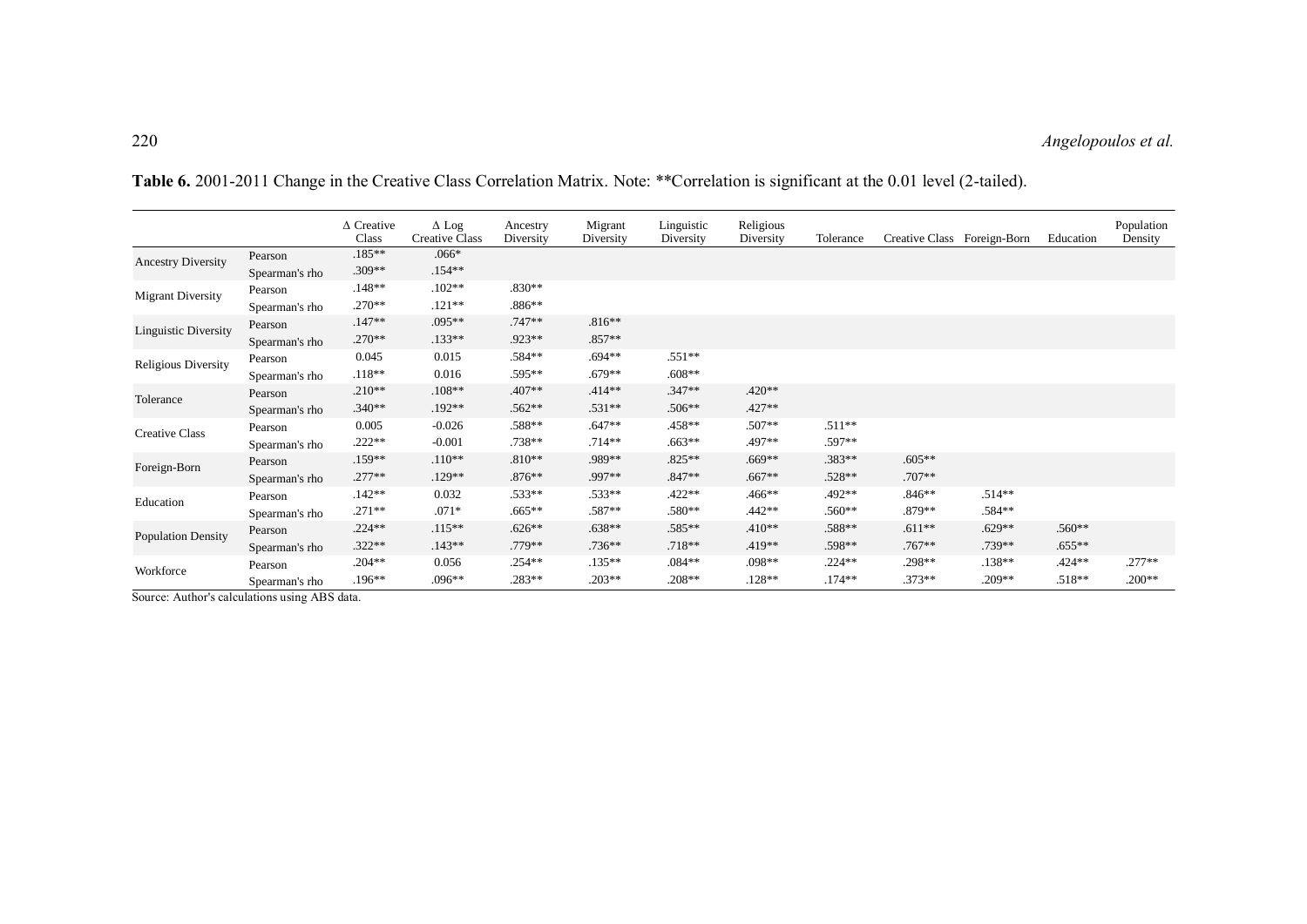## *Does Residential Diversity Attract Workers* 221 *in Creative Occupations?*

 The results of the regression models are presented in Table 7 and Table 8, with the second table representing the results of a subset of the variables by excluding the proportion of foreign-born residents. In both tables, the first panel presents the results of the ten-year period while the second panel represents comparable results of the five-year period. Within each panel the results of two regressions are presented, the first set corresponds to when the dependent variable is change and the second set to when it is growth.

**Table 7.** 2001-2011 and 2006-2011 Regression Results for the Change and Log Change in the Creative Class.

|                              |          | $\Delta$ Creative Class, |          | $\Delta$ Log Creative |                 | $\Delta$ Creative Class, | $\Delta$ Log Creative |                      |  |
|------------------------------|----------|--------------------------|----------|-----------------------|-----------------|--------------------------|-----------------------|----------------------|--|
| Dependent Variable           |          | $(2001 - 2011)$          |          | Class, $(2001-2011)$  | $(2006 - 2011)$ |                          |                       | Class, $(2006-2011)$ |  |
|                              |          |                          |          |                       |                 |                          |                       |                      |  |
| <b>Independent Variables</b> | coef     | t-value                  | coef     | t-value               | coef            | t-value                  | coef                  | t-value              |  |
| <b>Ancestry Diversity</b>    | 3.99     | 1.583                    | $-0.26$  | $-1.986$              | $-9.092$        | $-6.321$                 | $-0.923$              | $-9.544$             |  |
| <b>Migrant Diversity</b>     | 7.326    | 1.496                    | 0.455    | 1.792                 | 21.284          | 4.862                    | 1.608                 | 5.459                |  |
| <b>Linguistic Diversity</b>  | $-1.982$ | $-1.85$                  | $-0.037$ | $-0.673$              | 1.151           | 1.704                    | 0.272                 | 5.983                |  |
| Religious Diversity          | $-5.448$ | $-4.007$                 | $-0.216$ | $-3.058$              | $-4.817$        | $-4.378$                 | $-0.221$              | $-2.981$             |  |
| Tolerance                    | 2.538    | 5.347                    | 0.081    | 3.291                 | 0.999           | 3.422                    | 0.023                 | 1.147                |  |
| <b>Creative Class</b>        | $-0.216$ | $-11.091$                | $-0.006$ | $-6.149$              | $-0.174$        | $-11.621$                | $-0.01$               | $-9.722$             |  |
| Foreign-Born                 | $-0.012$ | $-0.162$                 | $-0.001$ | $-0.308$              | $-0.248$        | $-3.576$                 | $-0.022$              | $-4.755$             |  |
| Education                    | 0.118    | 7.198                    | 0.003    | 3.149                 | 0.084           | 6.957                    | 0.005                 | 6.01                 |  |
| <b>Population Density</b>    | 0.001    | 3.574                    | 0.000    | 1.893                 | $\Omega$        | 2.965                    | 0.000                 | 0.977                |  |
| Workforce                    | 0.061    | 3.889                    | 0.001    | 1.264                 | 0.031           | 2.377                    | 0.002                 | 2.139                |  |
|                              |          |                          |          |                       |                 |                          |                       |                      |  |
| Intercept                    | $-1.655$ | $-0.995$                 | 0.239    | 2.774                 | 7.91            | 8.118                    | 0.717                 | 10.943               |  |
| R2                           | 0.187    |                          | 0.255    |                       | 0.153           |                          | 0.18                  |                      |  |

Source: Author's calculations using ABS data.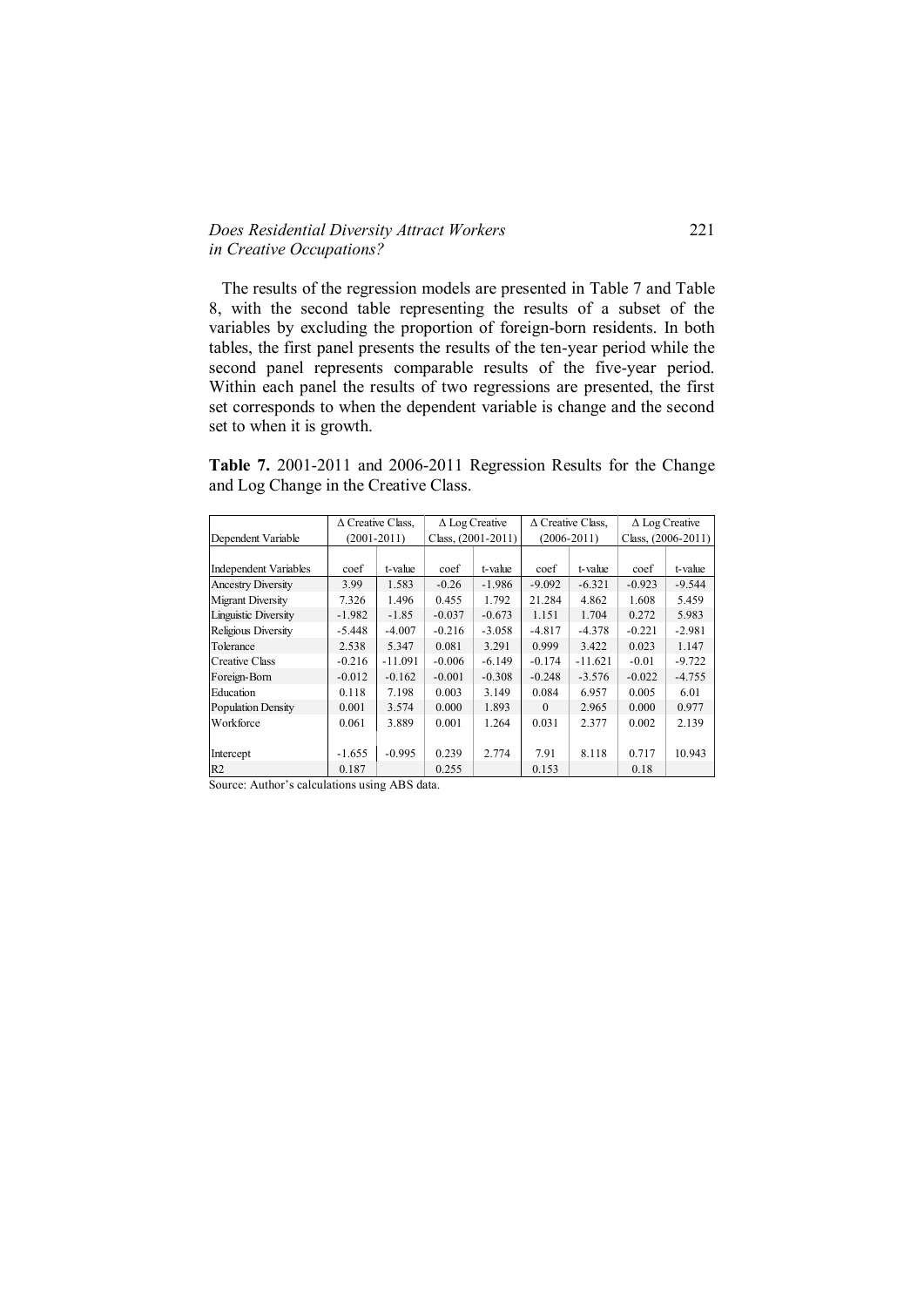|                              |          | $\Delta$ Creative Class, |          | $\Delta$ Log Creative |          | $\Delta$ Creative Class, | $\Delta$ Log Creative |          |  |
|------------------------------|----------|--------------------------|----------|-----------------------|----------|--------------------------|-----------------------|----------|--|
| Dependent Variable           |          | $(2001 - 2011)$          |          | Class, $(2001-2011)$  |          | $(2006 - 2011)$          | Class, $(2006-2011)$  |          |  |
|                              |          |                          |          |                       |          |                          |                       |          |  |
| <b>Independent Variables</b> | coef     | t-value                  | coef     | t-value               | coef     | t-value                  | coef                  | t-value  |  |
| <b>Ancestry Diversity</b>    | 4.078    | 1.657                    | $-0.251$ | $-1.967$              | $-8.438$ | $-5.889$                 | $-0.865$              | $-8.94$  |  |
| <b>Migrant Diversity</b>     | 6.567    | 4.462                    | 0.381    | 4.985                 | 6.089    | 5.761                    | 0.248                 | 3.482    |  |
| <b>Linguistic Diversity</b>  | $-2.014$ | $-1.912$                 | $-0.041$ | $-0.741$              | 0.401    | 0.622                    | 0.205                 | 4.703    |  |
| Religious Diversity          | $-5.421$ | $-4.019$                 | $-0.213$ | $-3.044$              | $-4.193$ | $-3.843$                 | $-0.165$              | $-2.237$ |  |
| Tolerance                    | 2.549    | 5.431                    | 0.082    | 3.373                 | 1.24     | 4.345                    | 0.044                 | 2.288    |  |
| <b>Creative Class</b>        | $-0.215$ | $-11.715$                | $-0.006$ | $-6.418$              | $-0.158$ | $-11.009$                | $-0.008$              | $-8.634$ |  |
| Foreign-Born                 |          |                          |          |                       |          |                          |                       |          |  |
| Education                    | 0.117    | 7.339                    | 0.003    | 3.158                 | 0.073    | 6.218                    | 0.004                 | 4.91     |  |
| <b>Population Density</b>    | 0.001    | 3.577                    | 0.000    | 1.872                 | 0.000    | 3.353                    | 0.000                 | 1.484    |  |
| Workforce                    | 0.061    | 3.893                    | 0.001    | 1.24                  | 0.031    | 2.373                    | 0.002                 | 2.131    |  |
|                              |          |                          |          |                       |          |                          |                       |          |  |
| Intercept                    | $-1.698$ | $-1.035$                 | 0.235    | 2.761                 | 7.604    | 7.799                    | 0.69                  | 10.481   |  |
| R2                           | 0.187    |                          | 0.065    |                       | 0.145    |                          | 0.166                 |          |  |

**Table 8.** 2001-2011 and 2006-2011 Regression Results for the Change and Log Change in the Creative Class (excluding Foreign-Born %).

Source: Author's calculations using ABS data.

 In all instances (particularly for the decade log change) the goodness of fit, as measured by the coefficient of determination  $(r^2)$ , indicates that the models fit poorly. Thus, in general, the results indicate that both over the five-year and ten-year periods, changes in the proportion of creative workers in any given SLA cannot be explained by diversity. As previously stated, the inclusion of other variables to address the poor fit would be an important consideration for any future research agenda.

 The results are consistent for most of the variables across periods, with the notable exception being ancestry diversity, which was not significant (and positive for the change in the creative class) for the 2001-2011 period, while negative and significant for both the change and growth for the 2006-2011 period. Consistently, across both periods, there was a significant negative association between the creative class and religious diversity and a positive association was evident between the creative class and tolerance (apart from growth in 2006-2011). Although migrant diversity shows a positive significant association, tolerance levels are too low to have explanatory power.

 To explore the associations further, quantile regressions are considered and the results are presented in Table 9 with the coefficient estimates of the diversity variables presented in Figure 2. For the 2001-2011 period, in most cases the OLS result is representative of all SLAs, which is in contrast to the 2006-2011 period where the OLS result corresponded to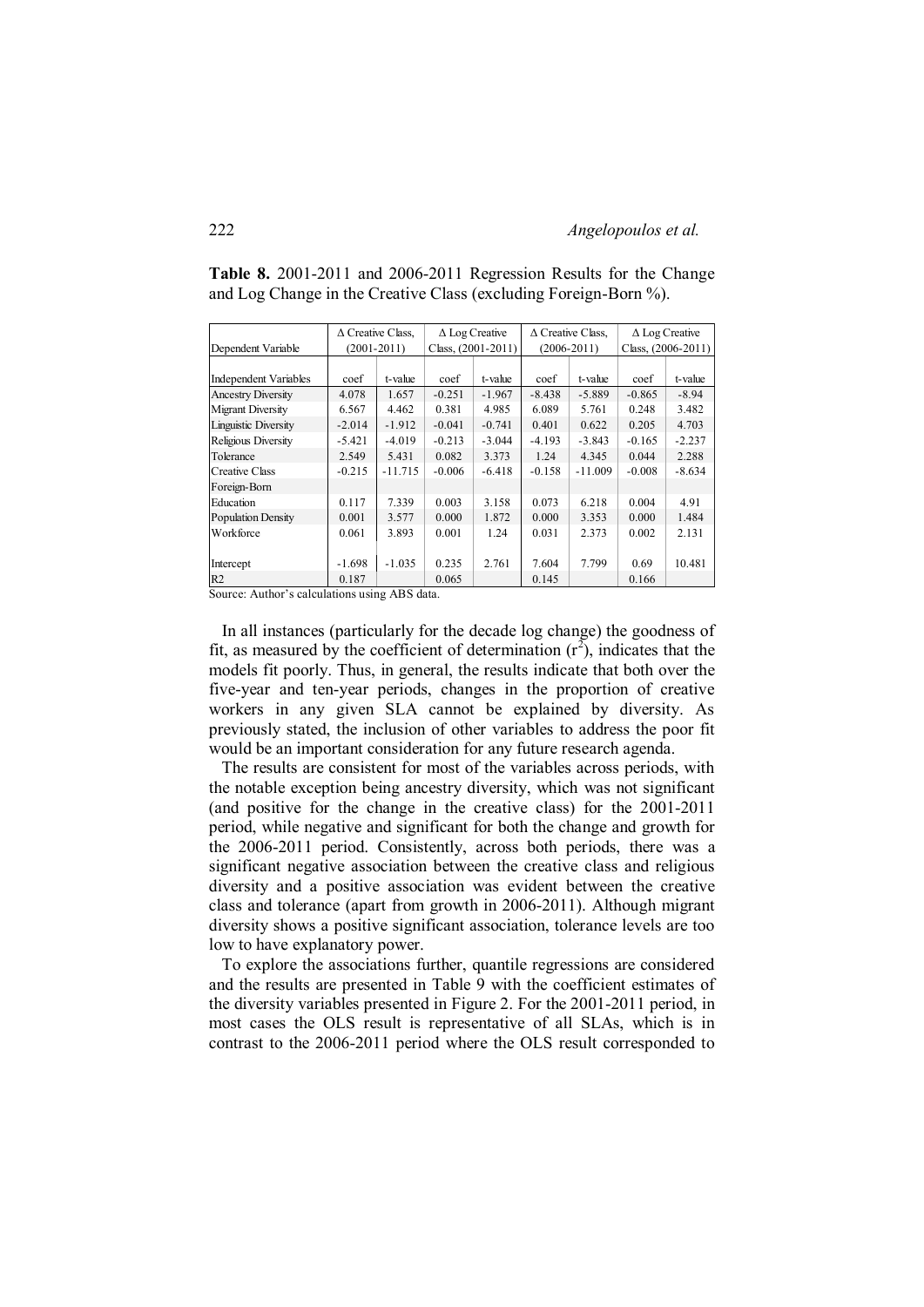# *Does Residential Diversity Attract Workers* 223 *in Creative Occupations?*

all SLAs for tolerance only. In the few cases where the OLS result varies from the quantile result, this generally occurs in the lower percentile ranges – affecting SLAs that experienced either a negative change in their creative class and in the case of growth, also very minor increases in their creative class.

**Table 9.** 2001-2011 Quantile Regression Results for the Change and Log Change in the Creative Class.

|                             |                         |                                  |                         |           |           | Ouantile Coefficients for ∆ Creative Class             |           |           |           |                   |
|-----------------------------|-------------------------|----------------------------------|-------------------------|-----------|-----------|--------------------------------------------------------|-----------|-----------|-----------|-------------------|
|                             |                         | 10                               | 20                      | 30        | 40        | 50                                                     | 60        | 70        | 80        | 90                |
| <b>A Creative Class</b>     |                         | $-1.74%$                         | $-0.57%$                | 0.15%     | 0.71%     | 1.25%                                                  | 1.83%     | 2.49%     | 3.35%     | 4.74%             |
| <b>OLS</b> Coefficients     |                         |                                  |                         |           |           |                                                        |           |           |           |                   |
| <b>Ancestry Diversity</b>   | 3.99                    | 31.987**26.555**16.115**13.176** |                         |           |           | 10.246                                                 | 5.334     | 1.460     | 0.175     | $-3.801$          |
| <b>Migrant Diversity</b>    | 7.326                   |                                  | 30.460**23.569**-12.992 |           | $-6.75$   | 0.258                                                  | 6.518     | 12.658    |           | 15.652** 26.235** |
| Linguistic Diversity        | $-1.982$                |                                  |                         |           |           | 15.195**10.279**-6.754**-5.366**-4.545**               | $-2.263$  | $-0.243$  | 0.173     | 3.905             |
| Religious Diversity         | $-5.448**$              |                                  |                         |           |           | $-7.394***-5.499***-2.972***-2.582***-3.132***$        | $-1.853$  | $-2.378$  | $-2.118$  | $-2.115$          |
| Tolerance                   | $2.538**$               | 1.6                              | $2.737**$               | $2.570**$ | $1.801**$ | $2.392**$                                              | $2.278**$ | $2.727**$ | $3.614**$ | $3.677**$         |
|                             |                         |                                  |                         |           |           | Quantile Coefficients for A Log Creative Class         |           |           |           |                   |
|                             |                         | 10                               | 20                      | 30        | 40        | 50                                                     | 60        | 70        | 80        | 90                |
| <b>A Log Creative Class</b> |                         | $-0.09%$                         | $-0.03%$                | 0.01%     | 0.03%     | 0.06%                                                  | 0.08%     | 0.10%     | 0.14%     | 0.19%             |
|                             | <b>OLS</b> Coefficients |                                  |                         |           |           |                                                        |           |           |           |                   |
| <b>Ancestry Diversity</b>   | $-0.26**$               | $2.671**$                        | $1.071**$               | $0.879**$ | $0.565**$ | $0.541**$                                              | 0.457     | 0.040     | $-0.086$  | $-0.805$          |
| <b>Migrant Diversity</b>    | 0.455                   | $-1.266**$                       | $-0.54$                 | $-0.398$  | $-0.075$  | 0.132                                                  | 0.212     | $0.648**$ | $0.691**$ | $1.420**$         |
| Linguistic Diversity        | $-0.037$                |                                  |                         |           |           | $-0.922**$ $-0.343**$ $-0.298**$ $-0.233**$ $-0.192**$ | $-0.153$  | $-0.022$  | 0.038     | 0.305             |
| Religious Diversity         | $-0.216**$              |                                  |                         |           |           | $-0.407**$ $-0.223**$ $-0.146**$ $-0.127**$ $-0.136**$ | $-0.095$  | $-0.054$  | $-0.110$  | $-0.102$          |
| Tolerance                   | $0.081**$               | 0.053                            | 0.047                   | $0.068**$ | $0.057**$ | $0.060**$                                              | $0.063**$ | $0.073**$ | $0.092**$ | 0.057             |

Note: The size of the change (and log change) associated with each percentile range is stated directly beneath the related percentile. \*\*Significant at the 5%. Source: Author's calculations using ABS data.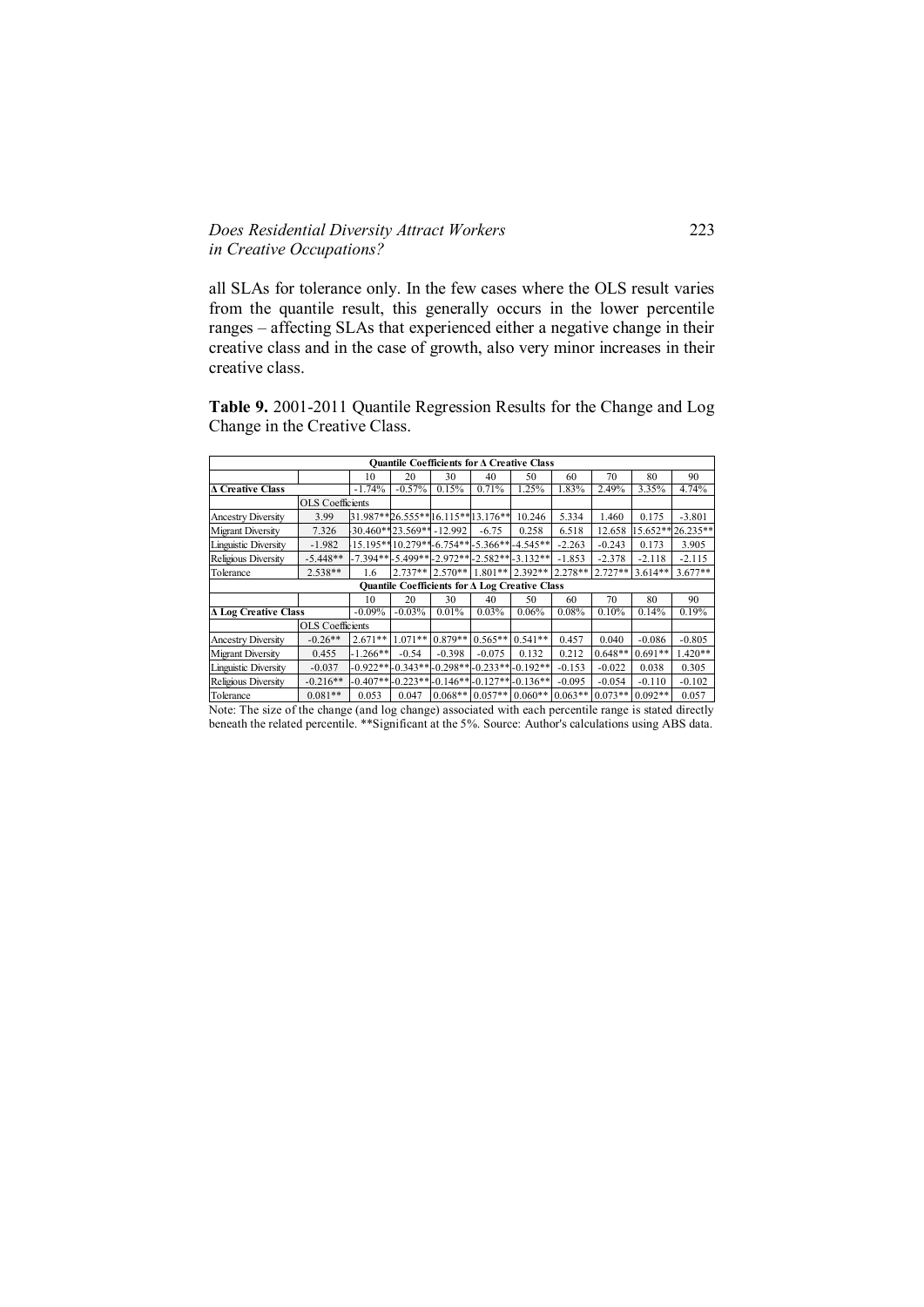



Note: solid blue line is the OLS estimate for the independent variable, the solid red line represents the coefficient estimates for each percentile and the dotted red lines represent the upper and lower 95% confidence intervals. Source: Author's calculations using ABS data.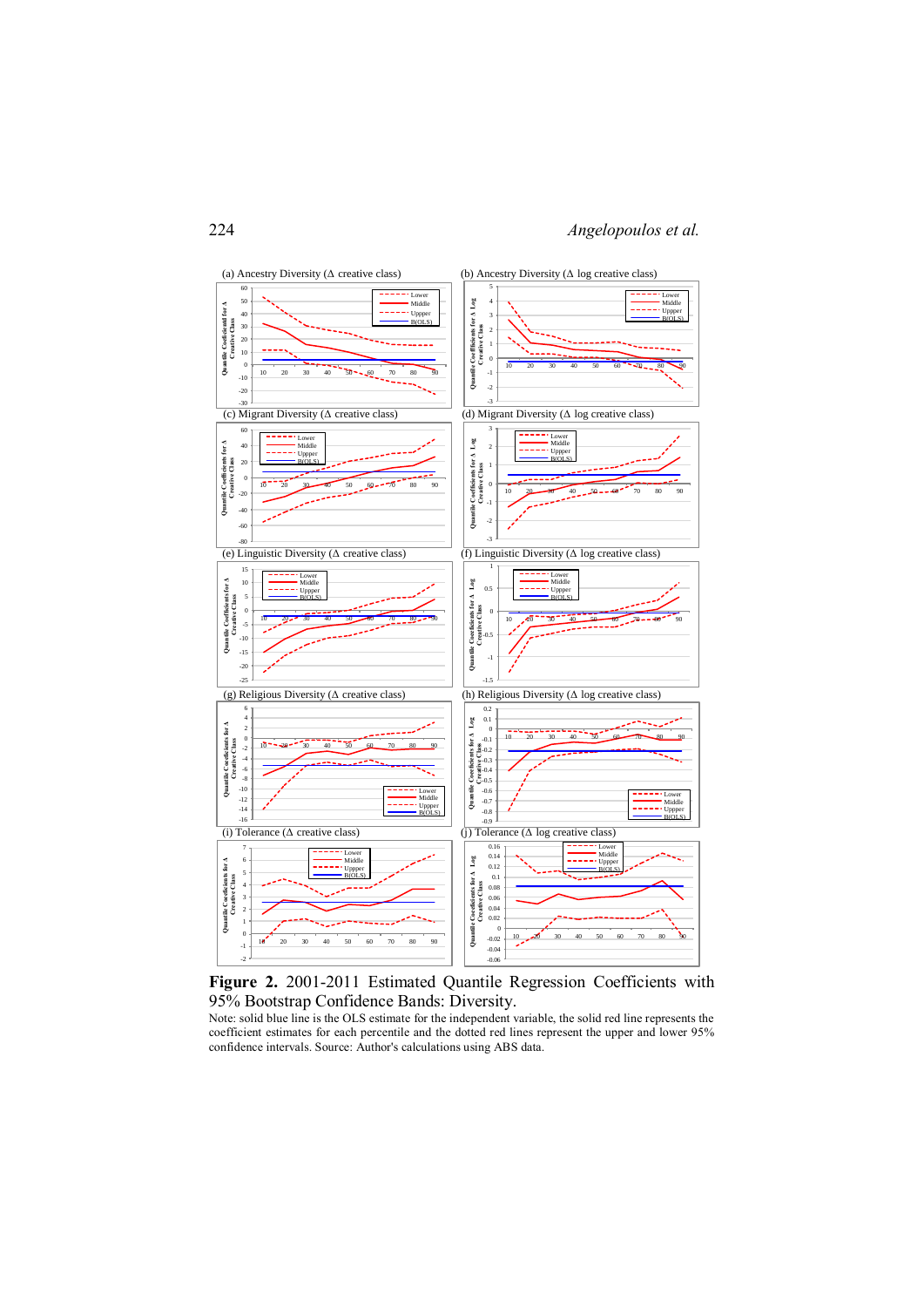#### **5. CONCLUSION**

 The results of an assessment of the representativeness of the Florida hypothesis applied to Australia were presented in this paper. Using census data from three time periods we assessed whether a creatives decision to locate in a particular area can be explained by its degree of diversity and tolerance.

 Whilst there were some factors that may have influenced a creatives' decision to locate, there was no general support for Florida's hypothesisthis was indicated by the poor fit of the models. Importantly, this conclusion is consistent across each of the time periods considered and was also reflected in the quantile regression results.

 Despite the lack of general support for the hypothesis that creatives are attracted to areas with more openness and tolerance, some interesting associations, albeit very weak ones, were observed. These include a positive association between changes in the creative class and tolerance as measured by the proportion of residents in a same-sex relationship. The influence of diversity appears to be less clear. Although the correlation coefficients hinted at some positive non-linear associations, the regression results do not (in general) support that creatives are drawn to areas with relatively higher diversity.

 Interestingly, our results indicate that the different forms of diversities and tolerance are not necessarily regarded equally. For example, our results for ancestry and religious diversity show negative associations while migrant diversity and tolerance show positive associations with mixed results for linguistic diversity. However, even these are not consistent for all SLAs as indicated by the quantile regressions.

 We also note that coefficients relating to the lower end of the (change in) creatives distribution are different (in some instances) to the results from the high-end of the distribution (e.g. ancestry and linguistic diversity). Importantly, results from the quantile regression demonstrate that the traditional linear approach depicting the *average* relationship (estimated using OLS) is not indicative for all situations.

Given that this study is the first of its type it would be interesting, once 2001 and 2006 data becomes available, to assess the representativeness of the Florida hypothesis on smaller spatial (SA2) units. A comparison with Florida's broader definition of creatives is also a potential direction for future research, as is an exploration of further dimensions of diversity.

 In summary the results of our analysis suggest that the Florida hypothesis does not explain the locational choice of creatives. This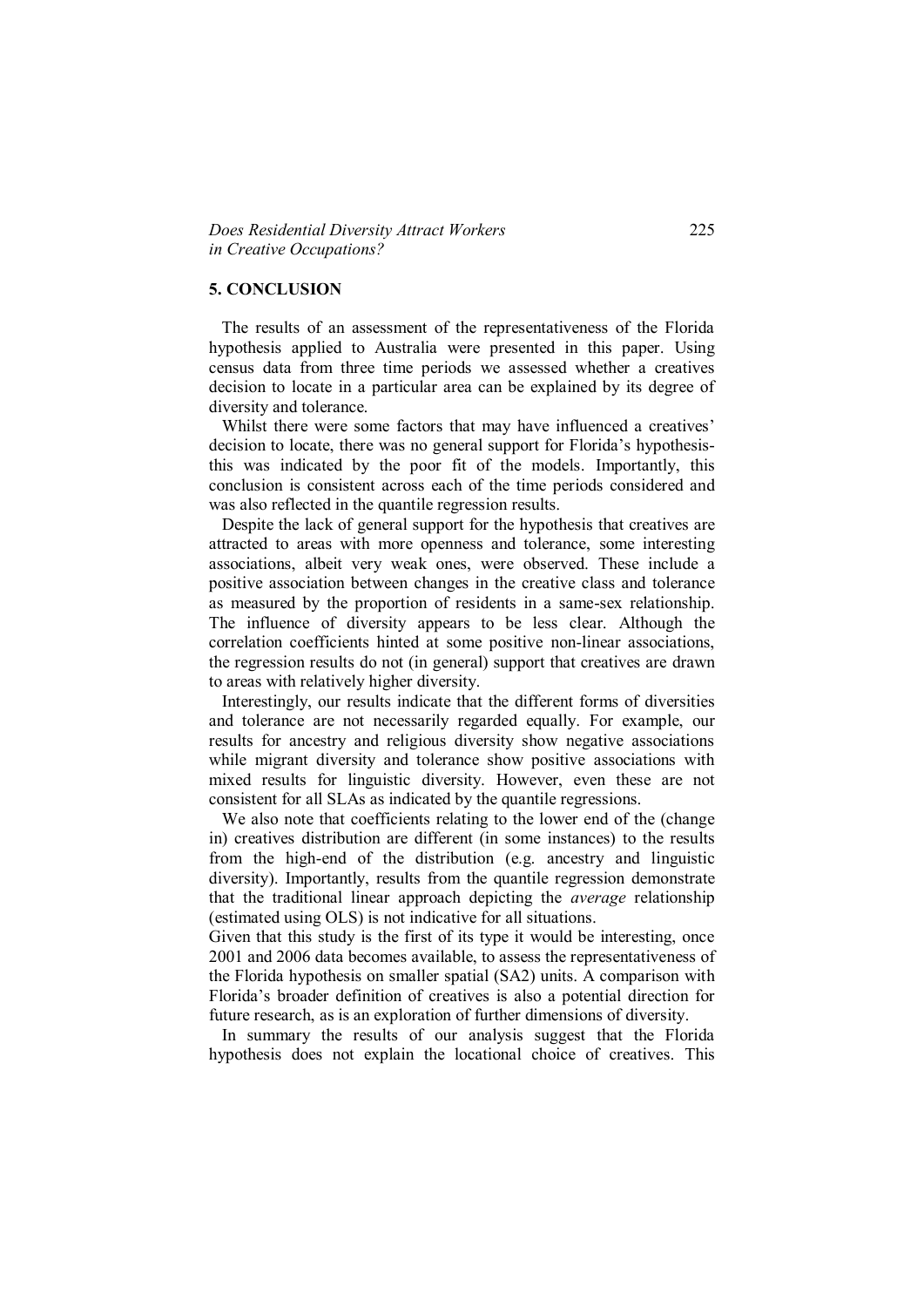suggests other factors should be considered when investigating this phenomenon into the future, these may include the socio-economic status of the area, the cost of housing, employment issues and amenities.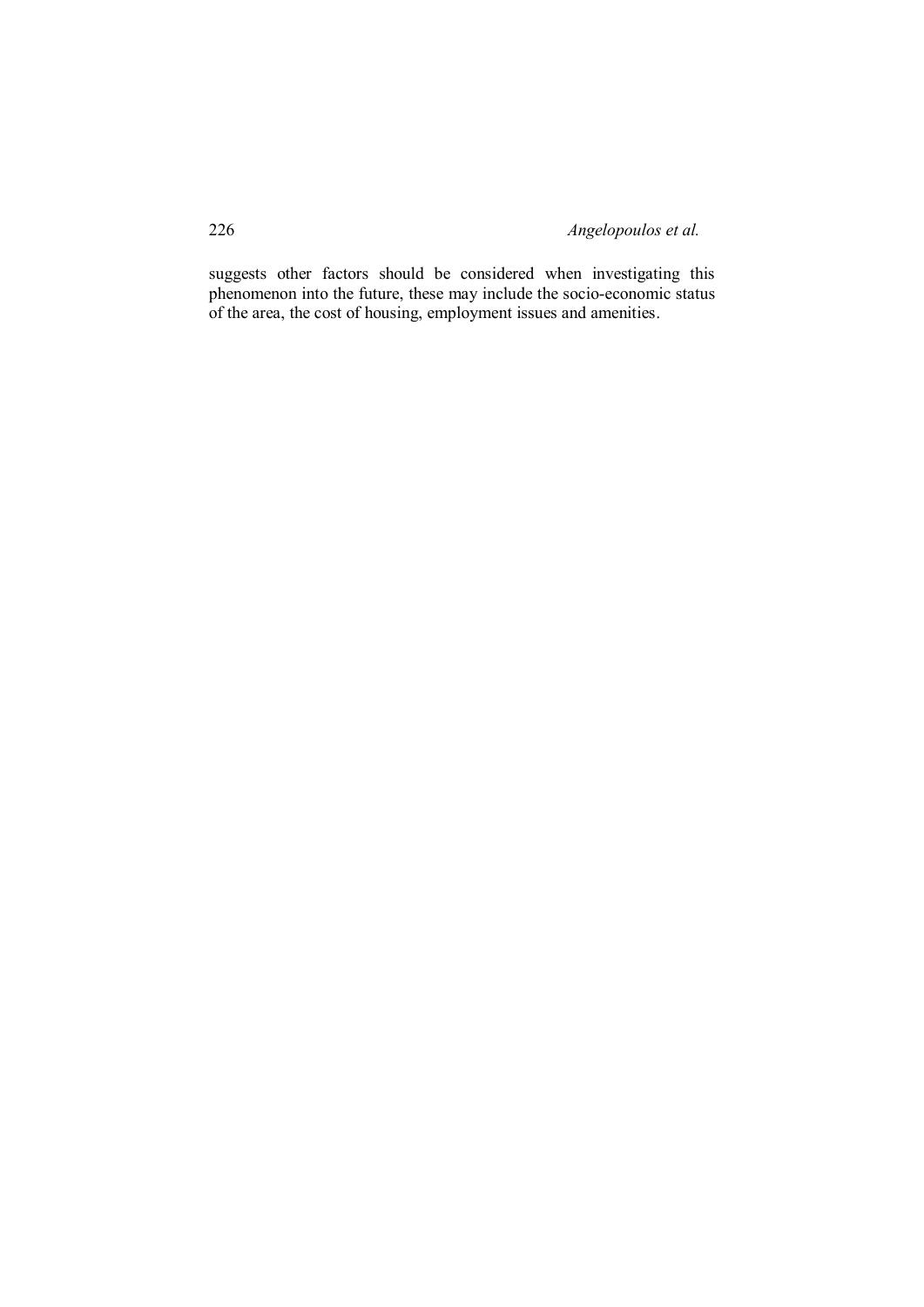*Does Residential Diversity Attract Workers* 227 *in Creative Occupations?*

#### **REFERENCES**

- Australian Bureau of Statistics (ABS) (2009). *Housing Mobility and Conditions, 2007-08*. Catalogue No. 4130.0.55.002, ABS, Canberra.
- Australian Bureau of Statistics (ABS) (2010). *Australian Social Trends December 2010, Moving House*. Catalogue no. 4102.0, ABS, Canberra.
- Australian Bureau of Statistics (ABS) (2011). *Australian Standard Geographical Classification (ASGC) July 2011*. Catalogue no. 1216.0, ABS, Canberra.
- Alesina, A. and La Ferrara, E. (2002). Who Trusts Others? *Journal of Public Economics,* 85(2), PP. 207-234.
- Andersson, D.E., Andersson, Å.E. and Mellander, C. (Eds) (2011). *Handbook of Creative Cities*. Edward Elgar Publishing.
- Argent, N., Tonts, M., Jones, R. and Holmes, J. (2010). Amenity-Led Migration in Rural Australia: a New Driver of Local Demographic and Environmental Change? In G.W. Luck, R. Black and D. Race (Eds) *Demographic Change in Australia's Rural Landscapes,* pp. 23-44. Springer Netherlands.
- Bell, M. (1992). *Internal Migration in Australia, 1981-1986*. Australian Government Publishing Service, Canberra
- Bell, M. (1995). *Internal Migration in Australia, 1986-1991: Overview Report*. Australian Government Publishing Service, Canberra
- Bell, M. (1996). How Often do Australians Move? Alternative Measures of Population Mobility. *Journal of the Australian Population Association,* 13(2), pp. 101-124.
- Berry, M. (2005). Melbourne—Is there Life After Florida? *Urban Policy and Research,* 23(4), pp. 381-392.
- Blakely, E. J., Lubulwa, G. and Bista, S. K. (2006). *Drivers of Economic Growth in the Greater Sydney Metropolitan Region*. Working Paper 67, Bureau of Transport and Regional Economics, Canberra.
- Chin, S.F. and Harding, A. (2006, May). Housing Stress in 2001: Estimates for Statistical Local Areas. In *ARCRNSISS National Conference in Theory, Methods and Applications of Spatially Integrated Social Science*.
- Currid-Halkett, E. and Stolarick, K. (2012). Baptism by Fire: did the Creative Class Generate Economic Growth During the Crisis? *Cambridge Journal of Regions, Economy and Society*, 6, pp. 55-69.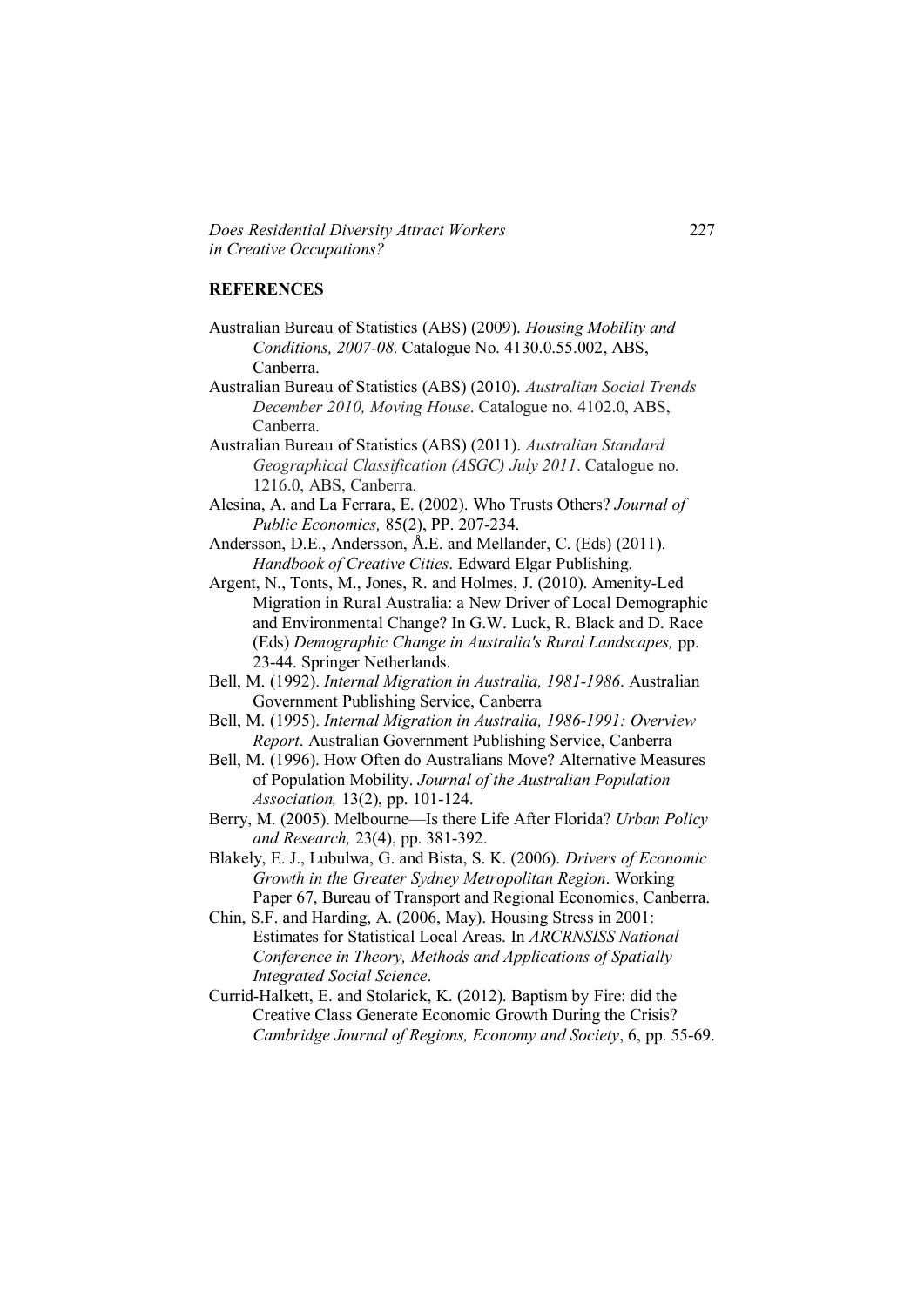- Duranton, G. and Puga, D. (2000). Diversity and Specialisation in Cities: Why, Where and When Does it Matter? *Urban Studies*, 37(3), pp. 533-555.
- Easterly, W. and Levine, R. (1997). Africa's Growth Tragedy: Policies and Ethnic Divisions. *The Quarterly Journal of Economics*, 112, pp. 1203-1250.
- Flew, T. (2012). Creative Suburbia: Rethinking Urban Cultural Policy: The Australian Case. *International Journal of Cultural Studies*, 15, pp. 231-246.
- Florida, R.L. (2002). *The Rise of the Creative Class: and How it's Transforming Work, Leisure, Community and Everyday Life*. Basic books.
- Florida, R.L. (2012). *The Rise of the Creative Class: Revisited*. Basic books.
- Glaeser, E.L., Kallal, H.D., Scheinkman, J.A. and Shleifer, A. (1992). Growth in Cities. *Journal of Political Economy*, 100, pp. 1126- 1152.
- Glaeser, E.L., Scheinkman, J. and Shleifer, A. (1995). Economic Growth in a Cross-Section of Cities. *Journal of Monetary Economics*, 36(1), pp. 117-143.
- Glaeser, E.L. (1998). Are Cities Dying? *The Journal of Economic Perspectives*, 12, pp. 139-160.
- Hassan, R., Zang, X. and McDonnell-Baum, S. (1996). Why Families Move: a Study of Residential Mobility in Australia. *Journal of Sociology*, 32(1), pp. 72-85.
- Hugo, G. and Harris, K. (2011). Population Distribution Effects of Migration in Australia. *Report for Department of Immigration and Citizenship*.
- Jacobs, J. (1961). *The Death and Life of Great American cities*. Random House.
- Jacobs, J. (1969). *The Economy of Cities*. Random House.
- Knudsen, B., Florida, R., Stolarick, K. and Gates, G. (2008). Density and Creativity in US regions. *Annals of the Association of American Geographers*, 98(2), pp. 461-478.
- Koenker, R. and Hallock, K. (2001). Quantile Regression. *Journal of Economic Perspectives*, 15(4), pp. 143-156.
- Koenker, R. (2005). *Quantile Regression*. Cambridge university press.
- Landry, C. and Bianchini, F. (1995). *The Creative City*. Demos.
- Long, L. (1991). Residential Mobility Differences Among Developed Countries. *International Regional Science Review*, 14(2), pp. 133- 147.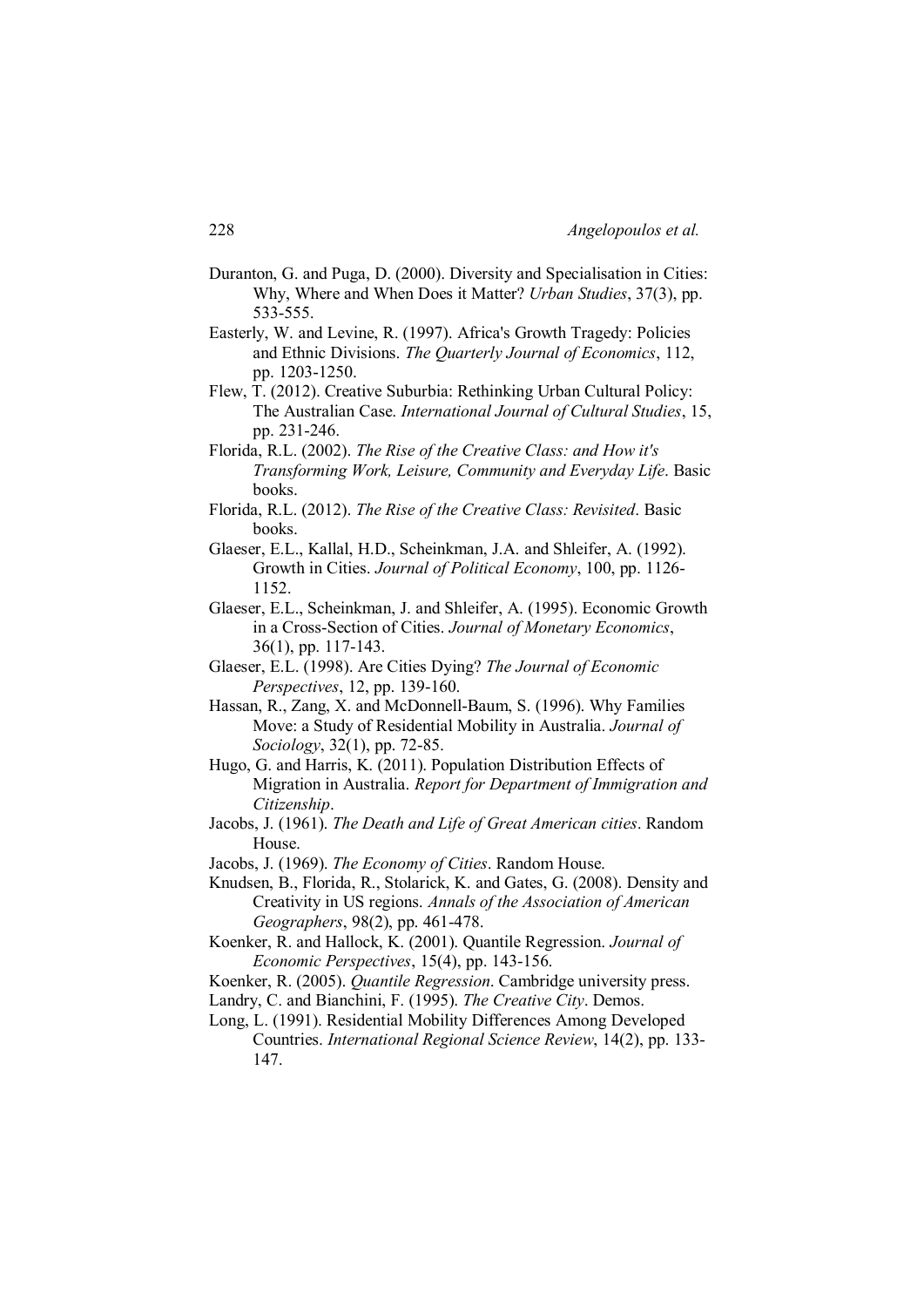*Does Residential Diversity Attract Workers* 229 *in Creative Occupations?*

- Lucas, R.E. (1988). On the Mechanics of Economic-Development. *Journal of Monetary Economics*, 22, pp. 3-42.
- Martin, Rand Sunley, P. (1998). Slow Convergence? The New Endogenous Growth Theory and Regional Development. *Economic Geography*, 74(3), pp. 201-227.
- Mauro, P. (1995). Corruption and Growth. *The Quarterly Journal of Economics*, 110(3), pp. 681-712.
- McGranahan, D. and Wojan, T. (2007). Recasting the Creative Class to Examine Growth Processes in Rural and Urban Counties. *Regional Studies*, 41(2), pp. 197-216.
- Miranti, R., McNamara, J., Tanton, R. and Harding, A. (2011). Poverty at the Local Level: National and Small Area Poverty Estimates by Family Type for Australia in 2006. *Applied Spatial Analysis and Policy*, 4(3), pp. 145-171.
- Orlando, M.J. and Verba, M. (2005). Do Only Big Cities Innovate? Technological Maturity and the Location of Innovation. *Economic Review-Federal Reserve Bank of Kansas City*, 90(2), pp. 31.
- Potts, J. (2011). *Creative Industries and Economic Evolution*. Edward Elgar Publishing.
- Putnam, R.D. (2007). E pluribus unum: Diversity and Community in the Twenty First Century the 2006 Johan Skytte Prize Lecture. *Scandinavian Political Studies*, 30(2), pp. 137-174.
- Qian, H. (2013). Diversity Versus Tolerance: The Social Drivers of Innovation and Entrepreneurship in US Cities. *Urban Studies*, 50(13), pp.2718-2735.
- Rahman, A., Harding, A., Tanton, R. and Liu, S. (2013). Simulating the Characteristics of Populations at the Small Area Level: New Validation Techniques for a Spatial Microsimulation Model in Australia. *Computational Statistics & Data Analysis*, 57(1), pp. 149-165.
- Romer, P.M. (1986). Increasing Returns and Long-Run Growth. *The journal of political economy*, 94, pp. 1002-1037.
- Schumpeter, J.A. (1942). *Capitalism, Socialism and Democracy*. Harper & Brothers.
- Sorensen, T. (2009). Creativity in Rural Development: an Australian Response to Florida (or a view from the fringe). *International Journal of Foresight and Innovation Policy*, 5(1), pp. 24-43.
- Sorensen, T. (2011). Australian agricultural R&D and Innovation Systems. *International Journal of Foresight and Innovation Policy*, 7(1), pp. 192-212.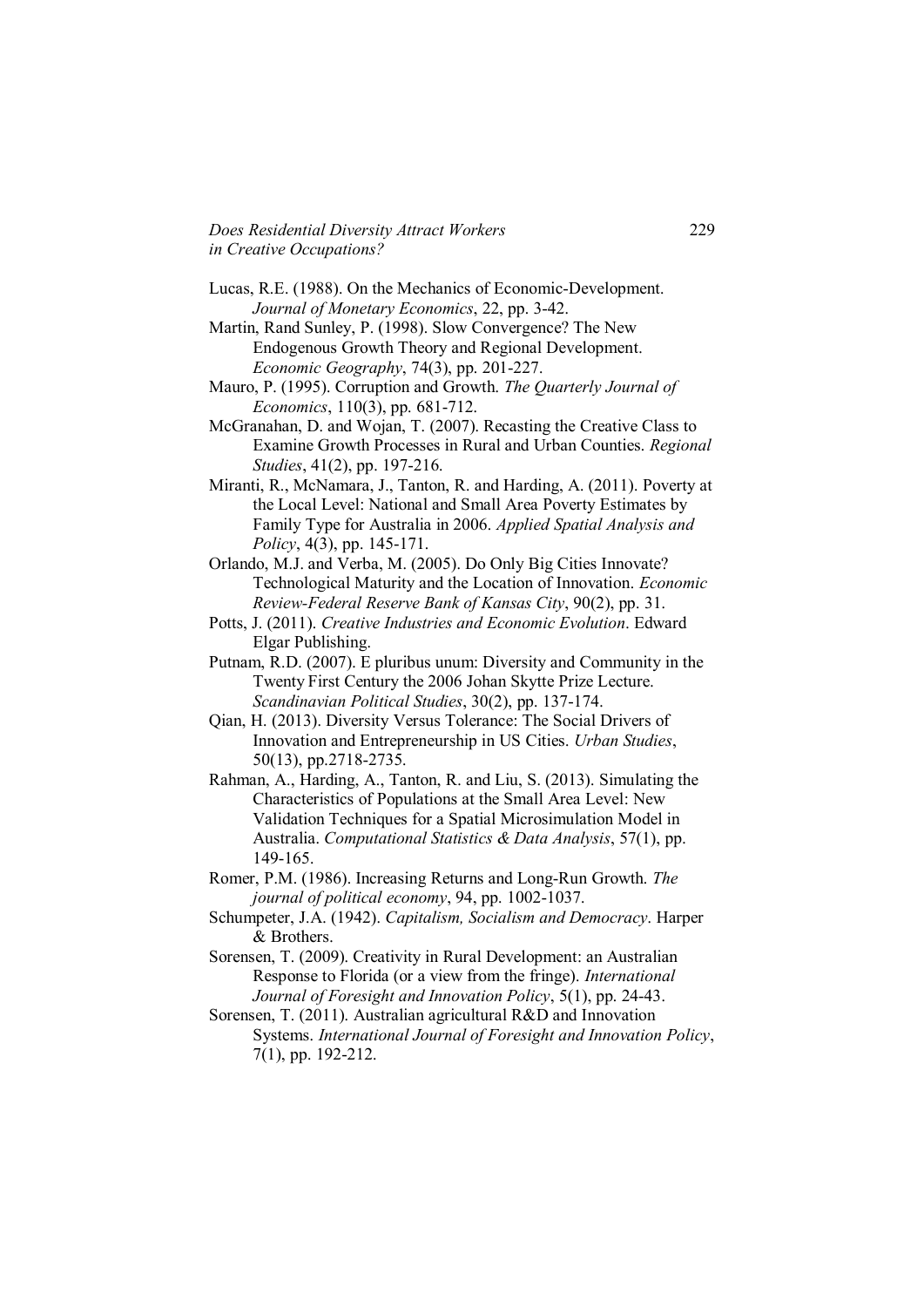- Tanton, R., Vidyattama, Y., McNamara, J., Vu, Q.N., and Harding, A. (2009). Old, Single and Poor: Using Microsimulation and Microdata to Analyse Poverty and the Impact of Policy Change Among Older Australians. *Economic Papers: A Journal of Applied Economics and Policy*, 28(2), pp. 102-120.
- Taylor, E., Harding, A., Lloyd, R. and Blake, M. (2004). Housing Unaffordability at the Statistical Local Area Level: New Estimates Using Spatial Microsimulation. *Australasian Journal of Regional Studies*, 10(3), pp. 279-300.
- Throsby, C.D. (2008). *Creative Australia: The Arts and Culture in Australian Work and Leisure*. Occasional Paper 3/2008, Academy of the Social Sciences in Australia.
- Turrell, G., Kavanagh, A., Draper, G., and Subramanian, S.V. (2007). Do Places Affect the Probability of Death in Australia? A Multilevel Study of Area-Level Disadvantage, Individual-Level Socioeconomic Position and All-Cause Mortality, 1998–2000. *Journal of Epidemiology and Community Health*, 61(1), pp. 13-19.
- Wilkins, R., Warren, D. and Hahn, M. (2009). *Families, Incomes and Jobs, Volume 4: A Statistical Report on Waves 1 to 6 of the HILDA Survey*. Melbourne Institute of Applied Economic and Social Research, University of Melbourne, Melbourne.